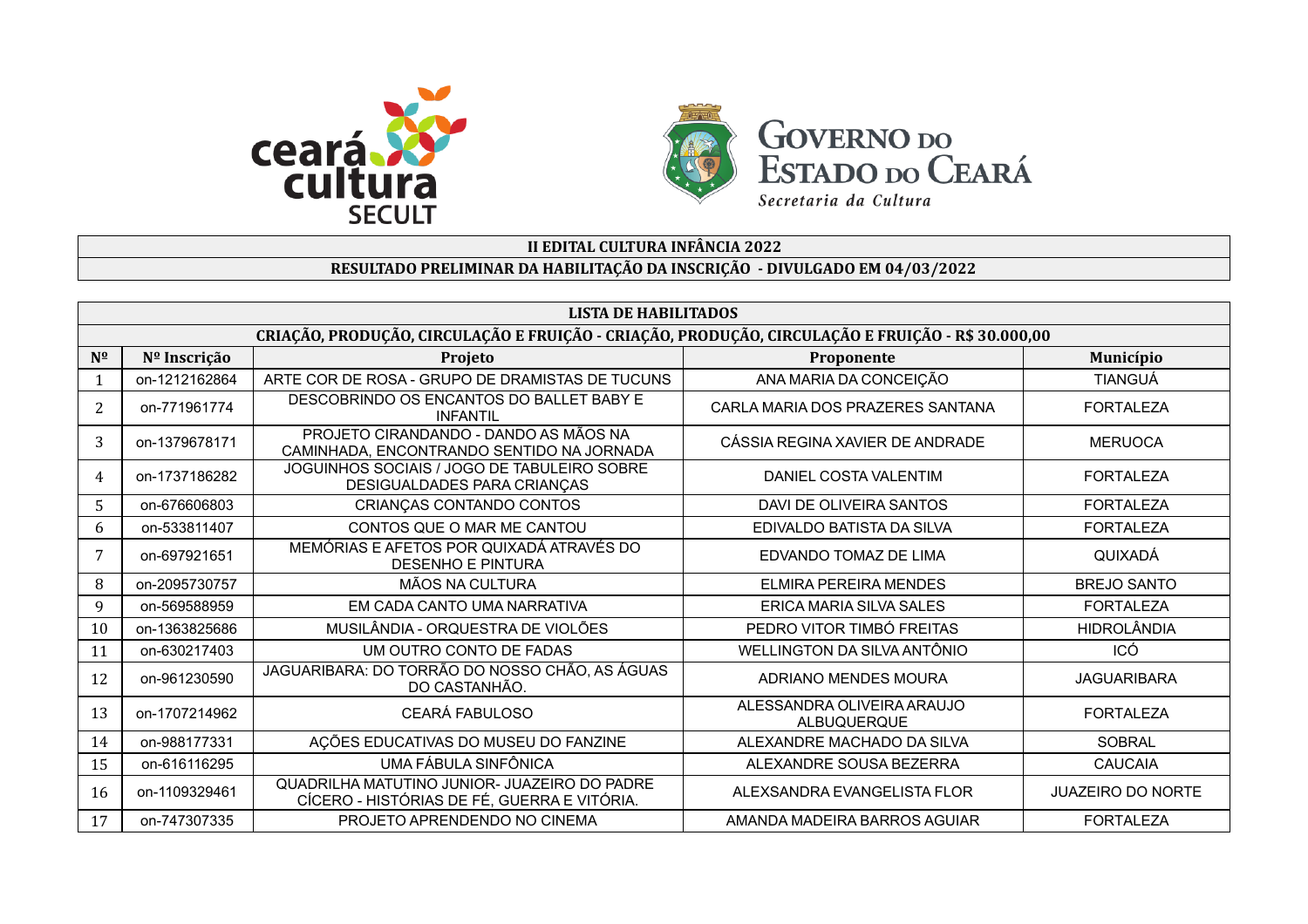| 18 | on-626489161  | O LIVRO DAS GUARDIÃS                                                             | ANA ALINE FURTADO SOARES                                | <b>FORTALEZA</b>         |
|----|---------------|----------------------------------------------------------------------------------|---------------------------------------------------------|--------------------------|
| 19 | on-149237104  | <b>GRETEL E HANSEL</b>                                                           | ANA AMÁLIA DE MORAIS FEITOSA                            | <b>FORTALEZA</b>         |
| 20 | on-996169590  | OLHARES QUE BRILHAM                                                              | ANA CÉLIA ABREU TOMÉ                                    | <b>HIDROLÂNDIA</b>       |
| 21 | on-329343399  | 4ª MOSTRA DO CINEMA EDUCATIVO E INFANTIL                                         | ANA KAROLINE NUNES DA SILVA                             | <b>FORTALEZA</b>         |
| 22 | on-329612273  | PALMERÊ                                                                          | ANA KASSIA SILVA DE OLIVEIRA                            | <b>FORTALEZA</b>         |
| 23 | on-1787581914 | CASA DE FARINHA E OUTRAS LEMBRANÇAS                                              | ANA LUIZA SOUSA RIOS                                    | <b>FORTALEZA</b>         |
| 24 | on-1966736551 | RECREAÇÃO LITERÁRIA: DESENVOLVENDO A INF NCIA NO<br><b>SERTÃO</b>                | ANA ROBERTA GERMANO SOUSA                               | <b>ITATIRA</b>           |
| 25 | on-352606004  | SONS DA INFÂNCIA                                                                 | ANA SOARES DE SÁ OLIVEIRA                               | <b>UMARI</b>             |
| 26 | on-681520907  | NOSSO MUSEU: BRINCANDO COM CHICO DA SILVA                                        | ANDREA LIMA NOGUEIRA                                    | <b>FORTALEZA</b>         |
| 27 | on-317212674  | II INTEGRA: ARTE-EDUCAÇÃO INFANTIL                                               | ANNA RHAISSA LIMA SOUZA                                 | <b>FORTALEZA</b>         |
| 28 | on-685202005  | OS SONS E MOVIMENTOS DA MATA - ESCOLA ACÚSTICA DA<br><b>NATUREZA</b>             | ANTONIA VALDÊNIA BEZERRA DE CARVALHO                    | MARANGUAPE               |
| 29 | on-166075432  | MUSIARTE - BRINCADUCANDO COM MÚSICA E ARTE.                                      | ANTONIO EDMAR BARBOSA                                   | CANINDÉ                  |
| 30 | on-146372409  | REISADO DOS IRMÃOS- CULTURA, FÉ E TRADIÇÃO!                                      | ANTÔNIO FERREIRA EVANGELISTA                            | <b>JUAZEIRO DO NORTE</b> |
| 31 | on-2075621397 | PROJETO ÊRE CAPOEIRA                                                             | ANTÔNIO WAGNER VALERIANO DA SILVA                       | <b>FORTALEZA</b>         |
| 32 | on-359728167  | CANTANDO E CONTANDO COM AS MÃOS                                                  | ARIEL FERREIRA DO NASCIMENTO                            | <b>FORTALEZA</b>         |
| 33 | on-1741119603 | VIAJANDO PELO MUNDO: FORMANDO NOVOS CAMINHOS                                     | ARMANDO BARBOSA DA SILVA JÚNIOR                         | <b>FORTALEZA</b>         |
| 34 | on-544735242  | REQUINTAL DE PRODUÇÕES - APRESENTA QUINTETO EM<br><b>FÁ MAIOR</b>                | <b>BRAYNER FEIJÓ BRENAS</b>                             | <b>FORTALEZA</b>         |
| 35 | on-1308509230 | <b>LADO BB</b>                                                                   | <b>BRUNO RAFAEL LIMA SARAIVA</b>                        | <b>FORTALEZA</b>         |
| 36 | on-828250430  | <b>BRINCANDO DE CARETAS</b>                                                      | CARLEZIANA RODRIGUES DOS SANTOS                         | <b>IGUATU</b>            |
| 37 | on-1317937558 | MANDALÊ - OFICINA DE MANDALAS PARA CRIANÇAS<br>(ADAPTADA DO PÚBLICO NÃO OUVINTE) | CAROLINA MOTA CAPASSO                                   | <b>FORTALEZA</b>         |
| 38 | on-516579659  | "É DE PEQUENO SE SE APRENDE A DANÇAR-VIVA A<br>DANÇA DA CULTURA POPULAR          | CICERA FLATENARA AZARIAS DA SILVA                       | <b>JUAZEIRO DO NORTE</b> |
| 39 | on-1297616010 | MANEIRO PAU DO MESTRE RAIMUNDO- DANÇANDO A ARTE<br>EM TODA PARTE                 | <b>CICERO ANDERSON NASCIMENTO</b><br><b>EVANGELISTA</b> | JUAZEIRO DO NORTE-       |
| 40 | on-1281889659 | <b>RISCOS E RABISCOS</b>                                                         | CÍCERO ERIVAN LAVOR SOUZA                               | <b>AURORA</b>            |
| 41 | on-1134435578 | <b>CIRCO SEM LONA</b>                                                            | <b>CIRIO DOS SANTOS BRASIL</b>                          | <b>FORTALEZA</b>         |
| 42 | on-1585187054 | EMBARQUE COM TEATRO E CENOPOESIA                                                 | CLAUDIA ROBERIA DA SILVA                                | <b>ICAPUÍ</b>            |
| 43 | on-438594468  | <b>BALÉ PARA TODOS</b>                                                           | DISNEY DOS SANTOS BEZERRA                               | <b>TAUÁ</b>              |
| 44 | on-1234897868 | CIRCUITO CINECLUBE PERINFÂNCIAS                                                  | EDGLEISON SILVA DE SOUSA                                | <b>FORTALEZA</b>         |
| 45 | on-1231446832 | PEQUENOS SELVAGENS: ARTE, MARCENARIA E O LÚDICO<br>PARA CRIANÇAS.                | EMANUEL SILVA DE OLIVEIRA                               | <b>FORTALEZA</b>         |
| 46 | on-687146017  | <b>CULTURA DE CRIANÇA</b>                                                        | EUGENIA MELO CABRAL                                     | <b>FORTALEZA</b>         |
| 47 | on-124659159  | UMA PORTA NO MANGUEZAL                                                           | <b>FABIANA BARROS PINHO</b>                             | <b>FORTALEZA</b>         |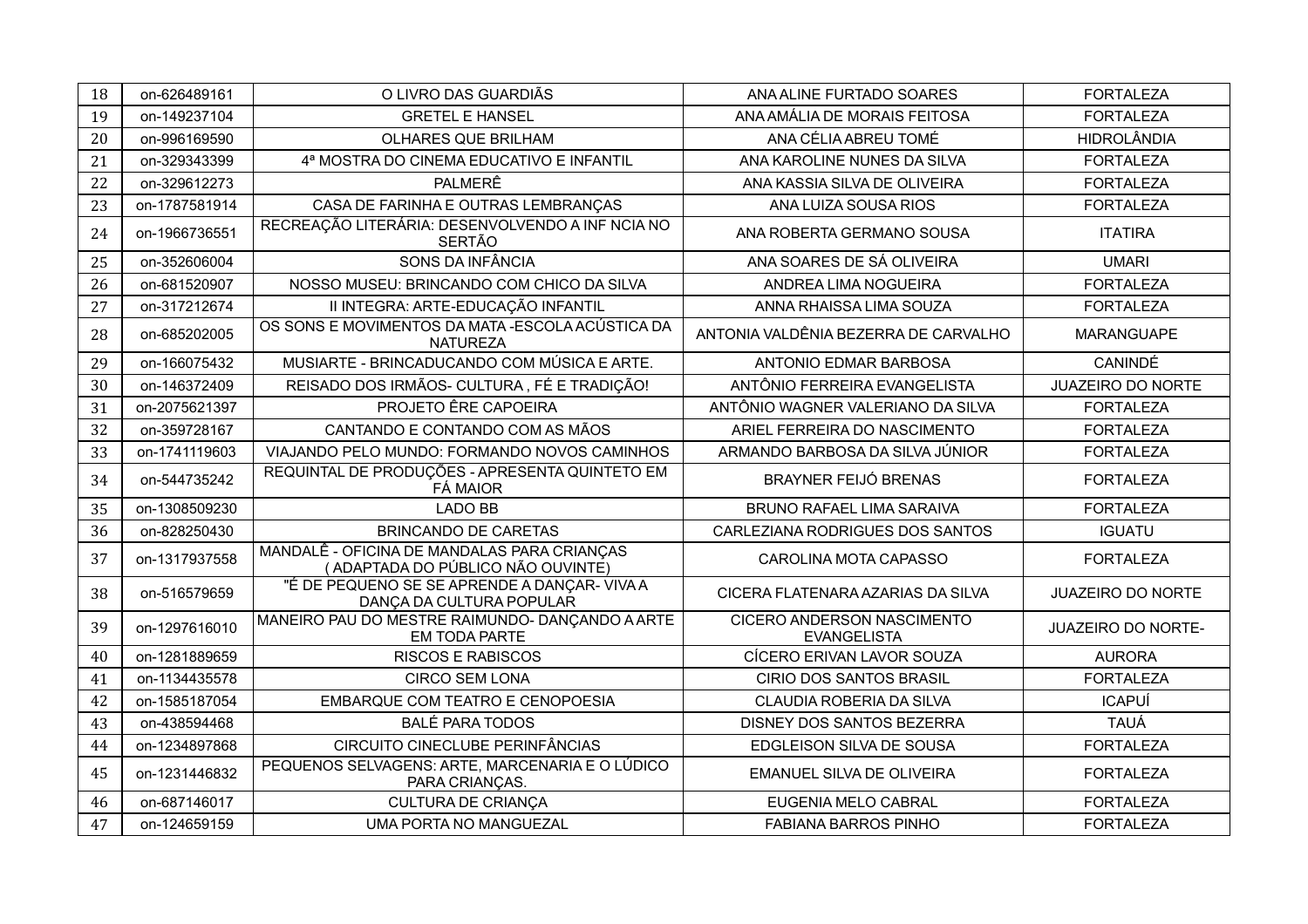| 48 | on-590837044  | PINGO DE GENTE: NA BATIDA DO TAMBOR CONTANDO E<br>CANTANDO HISTÓRIAS PARA A CRIANÇADA                                 | FRANCISCA ALANA DE JESUS DA LUZ                      | MONSENHOR TABOSA         |
|----|---------------|-----------------------------------------------------------------------------------------------------------------------|------------------------------------------------------|--------------------------|
| 49 | on-600733136  | SEMENTES DAS TRADIÇÕES POPULARES - 20 ANOS DO<br>PASTORIL NOSSA SENHORA DAS DORES                                     | FRANCISCA AMANDA PENHA DE ARAUJO                     | <b>FORTALEZA</b>         |
| 50 | on-1025455758 | É BRINCANDO QUE EU RE-EXISTO: PERCURSOS DO<br><b>BRINCAR NA COMUNIDADE</b>                                            | FRANCISCA DANIELE SILVA DE SOUZA                     | <b>FORTALEZA</b>         |
| 51 | on-1781087920 | PROJETO CRIANÇA FELIZ: CULTURA DA COMUNIDADE                                                                          | FRANCISCO ALEXANDRE SIMPLICIO DE<br><b>OLIVEIRA</b>  | <b>CAUCAIA</b>           |
| 52 | on-304901270  | <b>BRINCANDO E CROCHETANOO</b>                                                                                        | FRANCISCO CARLOS COSTA FREITAS                       | <b>FORTALEZA</b>         |
| 53 | on-1508526272 | MONTAGEM E CIRCULAÇÃO DO ESPETÁCULO<br>ESPETÁCULO MUNDO DOS SONHOS                                                    | FRANCISCO EDVANDO FERREIRA                           | <b>ARACATI</b>           |
| 54 | on-1078869327 | CIRCULAÇÃO DO LONGA METRAGEM INFANTIL OS<br>MALUVIDOS.                                                                | FRANCISCO JOSENILDO FERREIRA DO<br><b>NASCIMENTO</b> | <b>FORTALEZA</b>         |
| 55 | on-906194833  | DEZ HISTÓRIAS EM CORDÉIS                                                                                              | FRANCISCO MENDES DE SOUSA NETTO                      | <b>CAUCAIA</b>           |
| 56 | on-358841700  | CONTAÇÃO DE HISTÓRIAS "A VIAGEM DE CHICÃO:<br>DESCOBRINDO E REDESCOBRINDO OS BRASIS"                                  | FRANCISCO RAFHAEL GUERRA CAMELO                      | <b>FORTALEZA</b>         |
| 57 | on-1755803427 | INFÂNCIA CULTURAL AO SOM DO BERIMBAU                                                                                  | FRANCISCO WELLINGTON CAVALCANTE<br><b>ROSRIGUES</b>  | <b>SOBRAL</b>            |
| 58 | on-427178061  | CAPOKIDS - APRESENTAÇÕES DE CAPOEIRA PARA AS<br><b>CRIANCAS</b>                                                       | FREDERICO LUIZ ISACKSSON DE SOUZA                    | <b>FORTALEZA</b>         |
| 59 | on-784620806  | MICRÔMEGAS - CRIAÇÃO E CIRCULAÇÃO DE UM TEATRO<br>INFANTIL A PARTIR DE VOLTAIRE                                       | <b>GABRIEL DE MATOS RODRIGUES</b>                    | <b>FORTALEZA</b>         |
| 60 | on-1058303750 | CINE RUA - COMUNIDADE LAURO VIEIRA CHAVES                                                                             | <b>GABRIEL FERREIRA MATOS</b>                        | <b>FORTALEZA</b>         |
| 61 | on-1584935444 | BATUQUINHO DE AFOXÉ                                                                                                   | GABRIEL WILLIAM ALMEIDA DA SILVA                     | <b>CAUCAIA</b>           |
| 62 | on-1566844726 | ASSUM PRETO 20 ANOS: SER UMA ETERNA CRIANÇA                                                                           | <b>GEISIANE ALVES DE ANDRADE</b>                     | <b>PENTECOSTE</b>        |
| 63 | on-180682997  | (RE)CONTANDO HISTÓRIAS: LENDAS DOS INHAMUNS                                                                           | <b>GUILHERME ALVES DA SILVA</b>                      | <b>TAUÁ</b>              |
| 64 | on-1358578156 | UM PODJORNAL DE OUTRO TEMPO                                                                                           | <b>GUSTAVO MONTEIRO BRITO</b>                        | <b>FORTALEZA</b>         |
| 65 | on-787295363  | O CIRCO DAS COISAS INCRÍVEIS                                                                                          | HERTENHA GLAUCE DA SILVEIRA QUEIROZ                  | <b>FORTALEZA</b>         |
| 66 | on-1391209651 | GUERREIRO SANTA MADALENA- UM VIVA A NOSSA<br><b>CULTURA</b>                                                           | <b>IARA MARIA PEREIRA</b>                            | <b>JUAZEIRO DO NORTE</b> |
| 67 | on-1748912121 | MÚSICA SUSTENTÁVEL: OFICINA DE CONSTRUÇÃO DE<br>INSTRUMENTOS COM MATERIAIS RECICLÁVEIS E PRÁTICA<br>MUSICAL COLETIVA. | <b>IGOR DOS SANTOS MARTINS</b>                       | <b>BARBALHA</b>          |
| 68 | on-1528659212 | ENCANTADOS - CIRCULAÇÃO DE ESPETÁCULO E OFICINAS<br>NO CARIRI E CENTRO-SUL DO CEARÁ                                   | JEAN ALEX SILVA DE ALENCAR                           | <b>CRATO</b>             |
| 69 | on-1934704688 | NAS ASAS DA IMAGINAÇÃO, NO SEMIÁRIDO DO SERTÃO;<br>TEATRO, BRINCADEIRAS, DANÇAS, CULTURA E INCLUSÃO.                  | JEAN PATRICK ANDRADE DA SILVA                        | CANINDÉ                  |
| 70 | on-1683585359 | ERA UMA VEZ NO SERTÃO - HISTÓRIAS DA MINHA TERRA                                                                      | JEFERSON PEREIRA TINOCO                              | <b>CAUCAIA</b>           |
| 71 | on-491731742  | UM PÉ DE MORINGA - TEATRO SOB DUAS RODAS                                                                              | JÉSSICA PEREIRA DA SILVA                             | <b>CAUCAIA</b>           |
| 72 | on-1901148710 | "PEQUENOS ARTISTAS-GRANDES OBRAS"                                                                                     | JOHN WESLEY DE OLIVEIRA MONTEIRO                     | <b>BATURITÉ</b>          |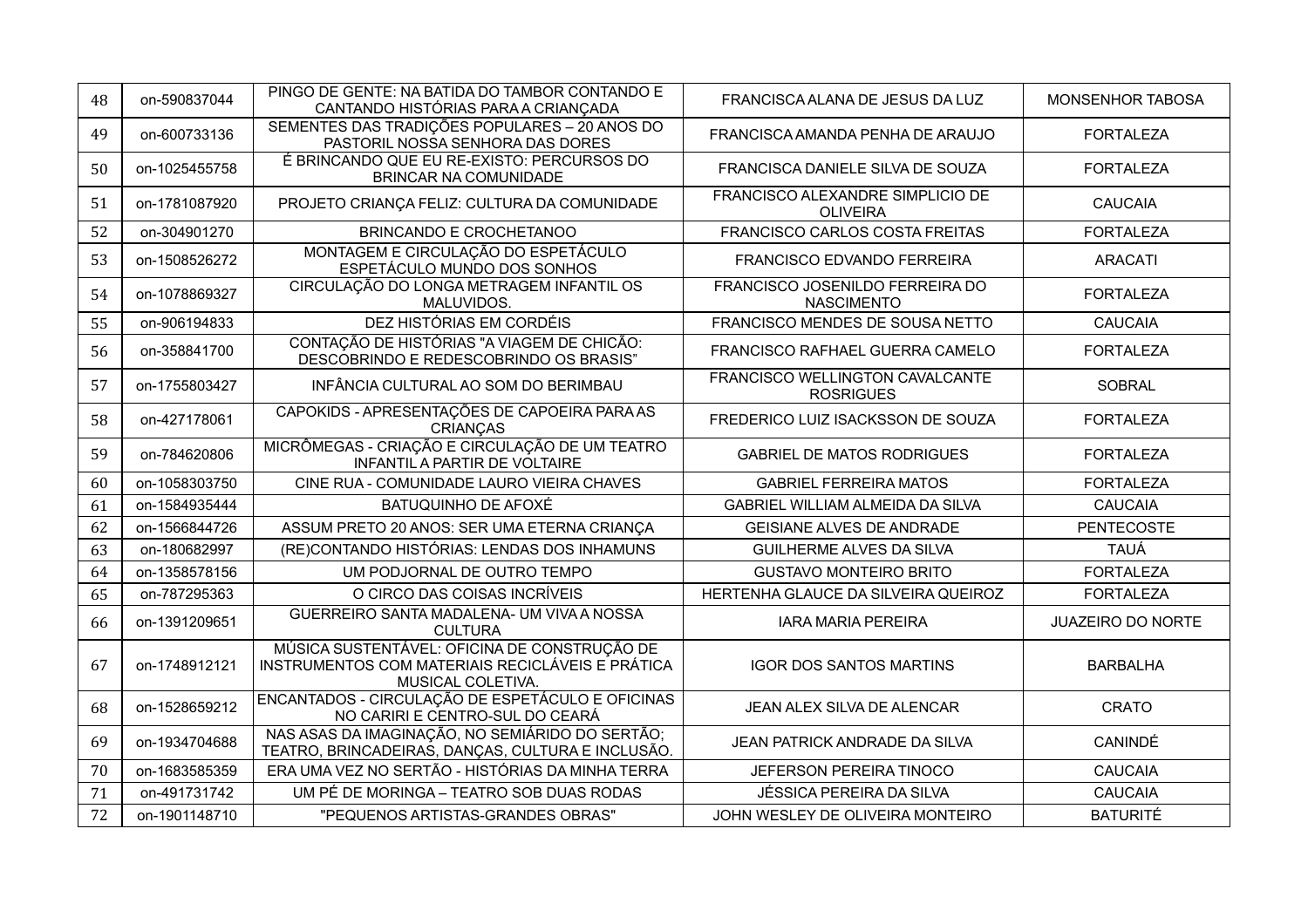| 73  | on-1869490471 | <b>VIRADINHA CULTURAL</b>                                                                                      | JORDANA GOMES DOS SANTOS              | <b>FORTALEZA</b>           |
|-----|---------------|----------------------------------------------------------------------------------------------------------------|---------------------------------------|----------------------------|
| 74  | on-883194723  | <b>CINE CIRANDA</b>                                                                                            | JOSÉ CUPERTINO DE FREITAS JÚNIOR      | <b>FORTALEZA</b>           |
| 75  | on-1869041792 | OFICINA DAS ARTES NO SERTÃO CENTRAL                                                                            | JOSÉ GONÇALVES FERNANDES              | QUIXADÁ                    |
| 76  | on-1203970472 | SUELEN NARA IAN                                                                                                | JOSÉ JÚNIOR SANTOS DE ARAÚJO          | <b>FORTALEZA</b>           |
| 77  | on-1185440672 | <b>BANDA DE LATA CARIRI</b>                                                                                    | JOSÉ LUCAS DE ARAÚJO                  | <b>JUAZEIRO DO NORTE</b>   |
| 78  | on-1870662973 | ERA UMA VEZ NA ARENA                                                                                           | JOSE MARIA DOS SANTOS                 | PARACURU                   |
| 79  | on-463678273  | BOCA DE FORNO, JACARANDÁ                                                                                       | JOSÉ WELLINGTON ALVES GRANGEIRO FILHO | <b>SOBRAL</b>              |
| 80  | on-934285596  | DE GRÃO EM GRÃO FAZ-SE A TRADIÇÃO: AS CRIANÇAS NA<br>CULINÁRIA DE AXÉ                                          | KELMA LUZIA NUNES OTAVIANO            | <b>FORTALEZA</b>           |
| 81  | on-1711955252 | ERA UMA VEZ - DA FOTO AO FATO                                                                                  | KELRY JERFESSON ANDRADE ARAÚJO        | <b>LIMOEIRO DO NORTE</b>   |
| 82  | on-590168017  | TONS DE NÓS                                                                                                    | LARISSA BEZERRA DE FREITAS RODRIGUES  | <b>FORTALEZA</b>           |
| 83  | on-1572306199 | ARTE NÃO É BICHO PAPÃO!                                                                                        | <b>LARISSA RIBEIRO TEIXEIRA</b>       | <b>FORTALEZA</b>           |
| 84  | on-1375612562 | "POD(?)TEATRO?"                                                                                                | LARISSY MARIA RODRIGUES SIMIÃO        | <b>CRATO</b>               |
| 85  | on-219690117  | ARTE EM ESPUMA - CRIAR, BRINCAR E CONTAGIAR                                                                    | LEANDRO DE SOUSA GONÇALVES            | QUIXERAMOBIM               |
| 86  | on-125324022  | COSTURANDO CULTURA                                                                                             | LIDUINA MARIA LOPES RODRIGUES         | <b>FORTALEZA</b>           |
| 87  | on-1700880824 | PROJETO EDUCACIONAL DE PATRIMÔNIO IMATERIAL<br><b>RESGATAR</b>                                                 | LUCIANO DOS SANTOS OLIVEIRA           | <b>JUAZEIRO DO NORTE</b>   |
| 88  | on-102051067  | <b>LEGAL SER DIFERENTE</b>                                                                                     | <b>LUIZA MARIA SILVA TORRES</b>       | <b>ITAITINGA</b>           |
| 89  | on-742424404  | <b>BOLHAS GIGANTES</b>                                                                                         | MAIA LAFER NAEH                       | <b>FORTALEZA</b>           |
| 90  | on-1125582367 | MÚSICA EM AÇÃO UM INSTRUMENTO DE<br><b>TRANSFORMACÃO</b>                                                       | MANOEL NUNES DA SILVA NETTO           | <b>ICAPUÍ</b>              |
| 91  | on-2110724016 | DOCUMENTÁRIO: PEQUENOS QUADRILHEIROS O ANO<br><b>INTEIRO</b>                                                   | MARA LAYANNE SILVA COSTA              | <b>LIMOEIRO DO NORTE</b>   |
| 92  | on-1994205604 | KOMBIOTECA DE ARTE, SABERES E ALEGRIA                                                                          | MARCIO FERNANDE PENHA RODRIGUES       | <b>GUARACIABA DO NORTE</b> |
| 93  | on-1289188247 | VOU TE CONTAR - HISTÓRIAS DE TODO O MUNDO!                                                                     | MÁRCIO PAULO GONÇALVES TIBÚRCIO       | <b>SOBRAL</b>              |
| 94  | on-859913959  | <b>CEARÁ BRINCANTE</b>                                                                                         | MARIA DO SOCORRO ALENCAR MARTINS      | ICÓ                        |
| 95  | on-1422338567 | 4ª EDIÇÃO DO PROJETO REVITALIZAÇÃO DOS BECOS DA<br>SERRINHA - (PROJETO COMPLEMENTAR À ESCOLINHA<br>LIBERDARTE) | MARIA LETÍCIA OLIVEIRA FREITAS        | <b>FORTALEZA</b>           |
| 96  | on-474836797  | DEBAIXO DA ÁRVORE- CONTOS DALI E DAQUI                                                                         | MARIA LUCIVANIA DE LIMA BARBOSA       | <b>JUAZEIRO DO NORTE</b>   |
| 97  | on-106967588  | DISPOSITIVO PARA CARIMBAR IMAGENS: OFICINAS DE<br><b>TEATRO DE SOMBRAS</b>                                     | MARIA TATIANE DE SOUSA FREITAS        | <b>FORTALEZA</b>           |
| 98  | on-2045071118 | <b>PEREGRINOS</b>                                                                                              | <b>MARISA MEDEIROS MENDES</b>         | CANINDÉ                    |
| 99  | on-449280225  | FÁBRICA DE HISTÓRIAS - MONTAGEM TEATRAL                                                                        | NADIA DA SILVA CAMUCA                 | <b>FORTALEZA</b>           |
| 100 | on-554977513  | TIQUIN DE CADA COISA                                                                                           | NÁDIA DOMINGOS DE AGUIAR CORDEIRO     | <b>CAUCAIA</b>             |
| 101 | on-1136923856 | AMIGOS DA FLORESTA                                                                                             | OSSIAN DE LIMA PACÍFICO               | SÃO GONÇALO                |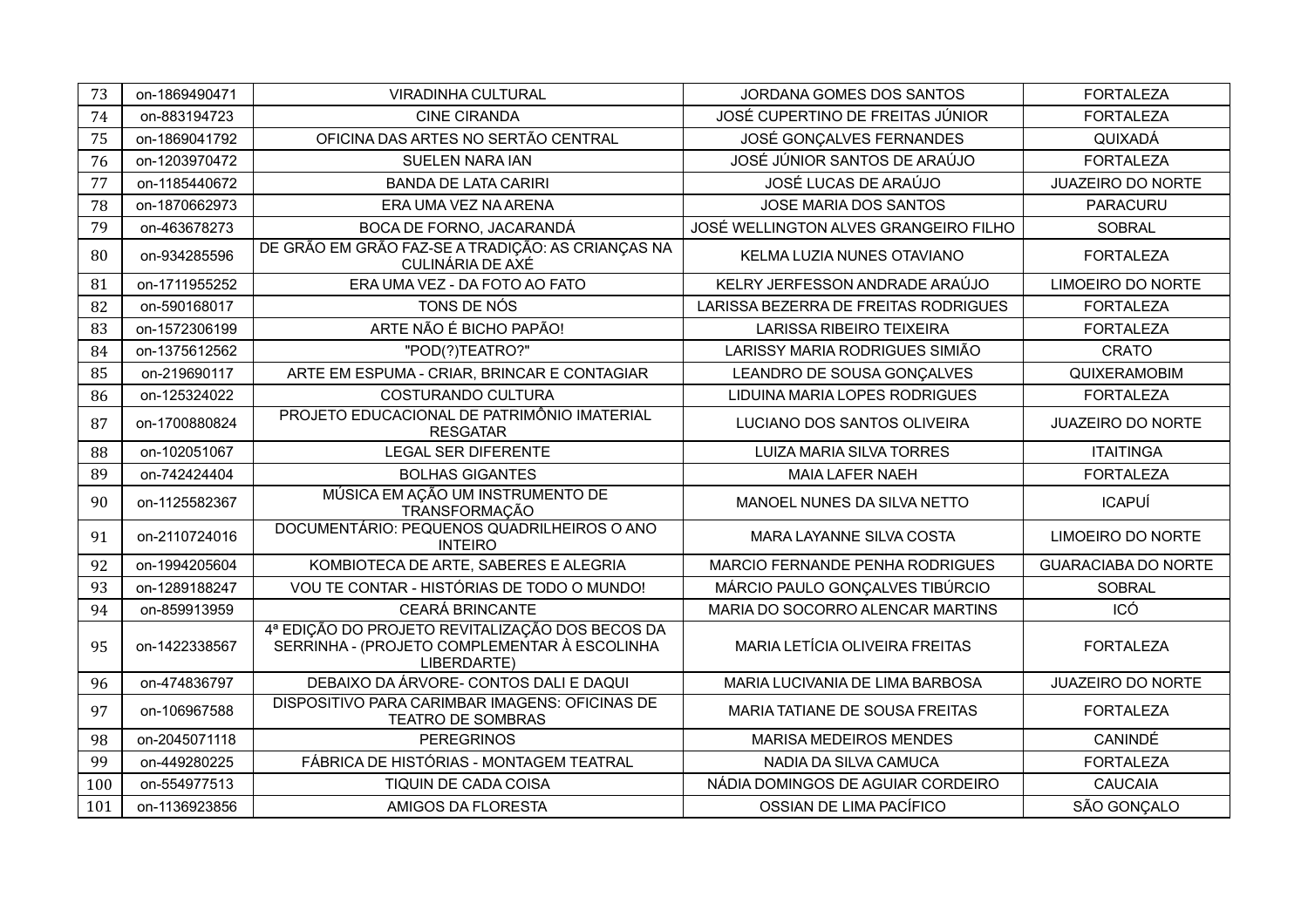| 102 | on-932595959  | CRIANÇA, CULTURA E NATUREZA                                                                                    | PATRICIA RAQUEL MACHADO VELOSO       | <b>FORTALEZA</b>         |
|-----|---------------|----------------------------------------------------------------------------------------------------------------|--------------------------------------|--------------------------|
| 103 | on-1295406025 | BIBLIOTECA COMUNITÁRIA SONHO AZUL                                                                              | PATRÍCIA REINALDO CAVALCANTE BEZERRA | MARACANAÚ                |
| 104 | on-704124883  | O CONTO DA GALINHA                                                                                             | PAULA ARAGÃO DE CARVALHO             | <b>FORTALEZA</b>         |
| 105 | on-2133066203 | A PARTIDA QUE PRECISA SER CONTADA                                                                              | PAULO ANDREZIO SOUSA E SILVA         | <b>CRATO</b>             |
| 106 | on-1307522441 | TAMBORES DA LIBERDADE: BATERIA DA ESCOLA DE<br>SAMBA SIRI-ARA MIRIM                                            | PAULO CÉSAR ALMEIDA DA SILVA         | <b>JUAZEIRO DO NORTE</b> |
| 107 | on-122443028  | CIRCULAÇÃO DA ORQUESTRA DE SANFONAS FEITOSA                                                                    | PEDRO ALVES FEITOSA CAVALCANTE       | <b>TAUÁ</b>              |
| 108 | on-1082400947 | VIDAS EM CORDAS, CORDEL                                                                                        | PEDRO HENRIQUE ANDRADE DA SILVA      | <b>FORTALEZA</b>         |
| 109 | on-1315794188 | SOPRO MÁGICO                                                                                                   | PEDRO VINÍCIUS GOMES CORDEIRO        | <b>CAUCAIA</b>           |
| 110 | on-929895862  | LABORATÓRIO DE CORDEL INFANTIL                                                                                 | PRISCILA DE ASSIS LOPES DE ANDRADE   | <b>FORTALEZA</b>         |
| 111 | on-299071445  | QUADRILHA ROXEDO DOS MATUTINOS- ANO DE FÉ E<br>CORAGEM                                                         | RAIMUNDO FERREIRA EVANGELISTA        | <b>JUAZEIRO DO NORTE</b> |
| 112 | on-1654390841 | CORPOS: RESPEITO E DIREITOS PARA QUEM?                                                                         | RAIMUNDO RODRIGUES DO NASCIMENTO     | <b>ITAREMA</b>           |
| 113 | on-201535305  | <b>FAROL DA LEITURA</b>                                                                                        | RAVEL ANDRADE DE SOUSA               | <b>FORTALEZA</b>         |
| 114 | on-741947275  | CONCERTO INFANTIL - AS 4 ESTAÇÕES DA CRIANÇA                                                                   | REGINA SILVA MEDEIROS VIEIRA         | <b>FORTALEZA</b>         |
| 115 | on-829504299  | LUZES DE TODAS AS CORES: OFICINAS CURUMINS DO<br><b>SERTÃO</b>                                                 | ROBERTA NÍVEA LIMA ARAÚJO            | QUIXERAMOBIM             |
| 116 | on-1040346060 | LABORATÓRIO CRIATIVO DE ARTE ITINERANTE                                                                        | ROBERTO FERREIRA                     | <b>BARRO</b>             |
| 117 | on-405471695  | DESDOBRE E DOBRE - OFICINA DE ORIGAMI LITERÁRIO                                                                | RODRIGO DE SOUZA OLIVEIRA            | <b>FORTALEZA</b>         |
| 118 | on-1555525286 | MUSICALIZAÇÃO DO BRINCAR                                                                                       | ROSÂNGELA MARIA FERREIRA AMPÚDIA     | <b>FORTALEZA</b>         |
| 119 | on-1255211531 | HISTÓRIAS DE PESCADOR PARA CRIANÇAS: AS VOZES<br>DAS COMUNIDADES PESQUEIRAS DE SÃO GONÇALO DO<br>AMARANTE - CE | <b>SARAH AGUIAR GOMES</b>            | <b>FORTALEZA</b>         |
| 120 | on-1020400393 | HQ OS ANIMAIS CONTRA O BULLYING                                                                                | TATIANA SOARES GONÇALVES             | <b>FORTALEZA</b>         |
| 121 | on-681386744  | PECA PRA OUVIR: DANDO VOZ A FANTASIA DOS<br><b>PEQUENINOS</b>                                                  | TAYNÁRIA ROMÃO DA SILVA              | <b>TAUÁ</b>              |
| 122 | on-1457539818 | SAORI E ANAHÍ PELO CEARÁ                                                                                       | THAIS FREITAS SILVA                  | <b>FORTALEZA</b>         |
| 123 | on-350426675  | A MENINA E O CIRCO: PALHAÇO, BRINCADEIRAS E<br><b>FANTASIA NA ZONA RURAL</b>                                   | <b>TIAGO LUCAS MAURIZ SALES</b>      | <b>JUAZEIRO DO NORTE</b> |
| 124 | on-1001414088 | UM PRELÚDIO PARA CRESCER                                                                                       | VÂNIA DE SOUSA RODRIGUES             | <b>FORTALEZA</b>         |
| 125 | on-1205209384 | RELANÇAMENTO "UM FILHOTE MUITO ESTRANHO"                                                                       | VÂNIA MARIA CHAVES DE CASTRO         | <b>FORTALEZA</b>         |
| 126 | on-1218338819 | PROJETO VÍDEO BOOK O LIVRO PASSARINHO                                                                          | VERA LÚCIA COSTA                     | <b>LIMOEIRO DO NORTE</b> |
| 127 | on-2082349708 | SONHO DE DANÇAR                                                                                                | VERA LUCIA DA SILVA LIMA             | <b>FORTALEZA</b>         |
| 128 | on-332033848  | A COR DO BRASIL                                                                                                | VINICIUS MAIA DO NASCIMENTO          | <b>FORTALEZA</b>         |
| 129 | on-326828877  | ABYA YALA: CONTOS DA AMÉRICA LATINA PARA<br>CRIANÇAS.                                                          | <b>WALDIRIO OLIVEIRA CASTRO</b>      | <b>FORTALEZA</b>         |
| 130 | on-2086280545 | <b>GIRO CULTURAL</b>                                                                                           | WANDEÁLYSON DOURADO LANDIM SANTOS    | <b>JUAZEIRO DO NORTE</b> |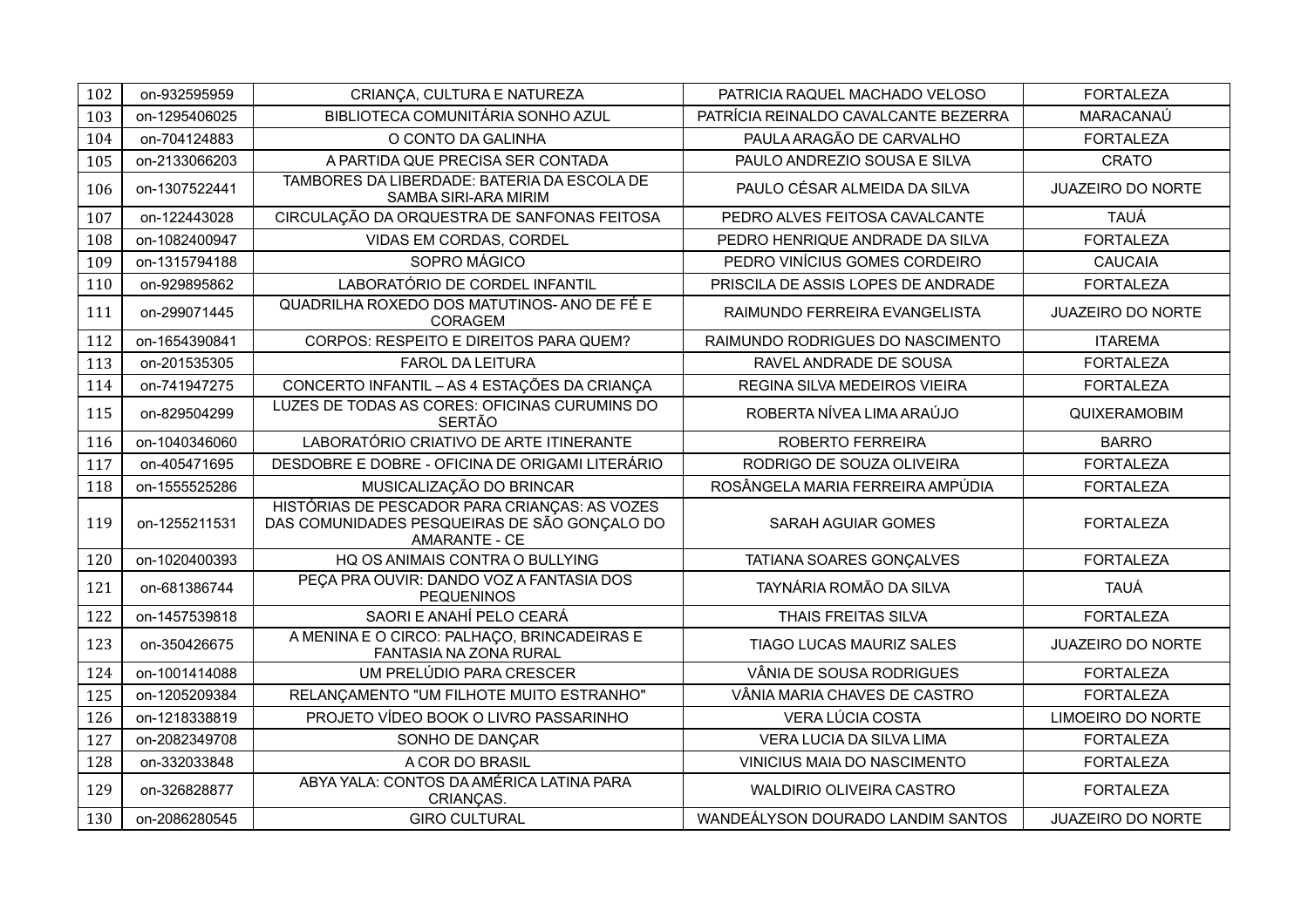| 131            | on-1832598381 | BORBOLETÁRIO 1, 2, 3                                                                                                        | <b>WELLINGTON SILVA FONSECA</b>     | <b>FORTALEZA</b>         |
|----------------|---------------|-----------------------------------------------------------------------------------------------------------------------------|-------------------------------------|--------------------------|
| 132            | on-866851211  | O AUDIOVISUAL NO MUNDO INFANTIL                                                                                             | <b>WENDELL ABREU MEDEIROS</b>       | <b>ICAPUÍ</b>            |
| 133            | on-949297143  | PROJETO SARAU NO SERTÃO                                                                                                     | YSLAN PEREIRA DA SILVA              | SÃO JOÃO DO JAGUARIBE    |
|                |               | CRIAÇÃO, PRODUÇÃO, CIRCULAÇÃO E FRUIÇÃO - CRIAÇÃO, PRODUÇÃO, CIRCULAÇÃO E FRUIÇÃO - R\$ 46.290,00                           |                                     |                          |
| $N^{\Omega}$   | Nº Inscrição  | Projeto                                                                                                                     | Proponente                          | Município                |
| $\mathbf{1}$   | on-263332013  | ARTES VISUAIS NA OBRA E VIDA DO ARTISTA IZIDORO                                                                             | ANDRÉ LUIZ DE FREITAS GOMES         | QUIXADÁ                  |
| $\overline{2}$ | on-12940332   | CINEMA NO QUILOMBO                                                                                                          | ANTONIA ALZENIR DA SILVA FERREIRA   | QUIXADÁ                  |
| 3              | on-144245734  | ARTE E LUDICIDADE NO MUSEU BRINQUEDIM                                                                                       | ANTONIO JÁDER PEREIRA DOS SANTOS    | PINDORETAMA              |
| $\overline{4}$ | on-228407515  | A HISTÓRIA É NOSSA!                                                                                                         | AUGUSTO CESAR DOS SANTOS            | <b>MERUOCA</b>           |
| 5              | on-1475374183 | FESTIVAL DE MÚSICA INFANTIL - MIZINHO                                                                                       | DIANA CÉLIA ALMEIDA GOMES           | CANINDÉ                  |
| 6              | on-1990988868 | SE ESSA CASA FOSSE MINHA                                                                                                    | <b>FABRÍCIA DE GÓIS PEREIRA</b>     | <b>FORTALEZA</b>         |
| $\overline{7}$ | on-546451366  | ESPEDITO SELEIRO: UM MENINO, UM MESTRE                                                                                      | FLÁVIA NONATO DE SOUZA ARAÚJO       | <b>BREJO SANTO</b>       |
| 8              | on-1699422690 | VEM PRO MÊI DA RUA !!!                                                                                                      | FRANCISCO ARNALDO MONTEIRO DE MOURA | MARACANAÚ                |
| 9              | on-1761414696 | O MACIÇO VISTO POR SUAS CRIANÇAS                                                                                            | FRANCISCO JOSÉ MELO TAVARES         | <b>FORTALEZA</b>         |
| 10             | on-1847274819 | CULTURA: CIDADANIA, ALEGRIA E BEM ESTAR.                                                                                    | FRANCISCO TIEGO DA SILVA            | <b>AIUABA</b>            |
| 11             | on-2125529952 | <b>JORNADA BRINCANTE CARIRI</b>                                                                                             | <b>GERALDO RAMOS FREIRE JUNIOR</b>  | <b>JUAZEIRO DO NORTE</b> |
| 12             | on-766670321  | ASSEMBLEIA DE RATOS - PEÇA INFANTIL (MONTAGEM DO<br>ESPETÁCULO COM APRESENTAÇÕES E AÇÕES<br>FORMATIVAS - OFICINAS INFANTIS) | JOSÉ EDSON CÂNDIDO ALVES            | <b>FORTALEZA</b>         |
| 13             | on-1999265885 | COM O LIVRO COMO BRINQUEDO, A LEITURA NÃO TEM<br>SEGREDO!                                                                   | JOSÉ FLÁVIO PINHEIRO VIEIRA         | <b>CRATO</b>             |
| 14             | on-871791411  | O CIRCO PIRADO                                                                                                              | <b>LUCIANO ALVES LOPES</b>          | <b>FORTALEZA</b>         |
| 15             | on-1686443283 | CARAVANA CRIANÇA A CRIANÇA                                                                                                  | MACIO RENER RODRIGUES GOMES         | <b>CRATEÚS</b>           |
| 16             | on-246556835  | ESCOLINHA DE CINEMA DO QUILOMBO                                                                                             | <b>TAIS FERREIRA</b>                | QUIXADÁ                  |
| 17             | on-245566987  | O MENINO COROADO (ESPETÁCULO DE TEATRO INFANTIL)                                                                            | THIAGO DA COSTA GOMES               | <b>FORTALEZA</b>         |
| 18             | on-1163533520 | RABISCA - DESENHANDO COM LUZ                                                                                                | VALENTINO CABANILLAS KMENTT         | <b>FORTALEZA</b>         |
| 19             | on-310444512  | MOSTRA CUQUINHA                                                                                                             | ABDIEL ANSELMO DE SOUSA             | <b>FORTALEZA</b>         |
| 20             | on-2033271734 | BRINCANTES DO AMANHÃ                                                                                                        | ADRIANO BESSA DOS SANTOS            | <b>FORTALEZA</b>         |
| 21             | on-191968586  | I FESTIVAL DE ARTE E MÚSICA DE SÃO BENTO                                                                                    | ALANA SHELDA GOMES DA SILVA CRUZ    | <b>FORTALEZA</b>         |
| 22             | on-1010445010 | NA CADEIRINHA - UMA VIAGEM AO TEATRO PARA BEBÊS                                                                             | ALDREY MÁRCIO ROCHA RODRIGUES       | <b>FORTALEZA</b>         |
| 23             | on-1465798491 | CIRCUITO PALHAÇARIA NO LITORAL CEARENSE                                                                                     | ALINE SALES DE PAULA CAMPÊLO        | <b>FORTALEZA</b>         |
| 24             | on-97932841   | DANÇA E CORDEL: TRANSFORMANDO VIDAS                                                                                         | ANA ANÁLIA TIMBÓ CATUNDA FILHA      | <b>FORTALEZA</b>         |
| 25             | on-2143900641 | CONTA TRAIRI - 1º FESTIVAL DE CONTAÇÃO DE HISTÓRIAS                                                                         | ANA CAROLINE OLIVEIRA ALENCAR       | <b>TRAIRI</b>            |
| 26             | on-719062921  | VILLA ABEL E AS GALINHAS                                                                                                    | ANA VITORIA ALMEIDA DE ARAUJO       | <b>FORTALEZA</b>         |
| 27             | on-234975503  | ZABUMBA                                                                                                                     | <b>ANDREIA MOREIRA PIRES</b>        | <b>FORTALEZA</b>         |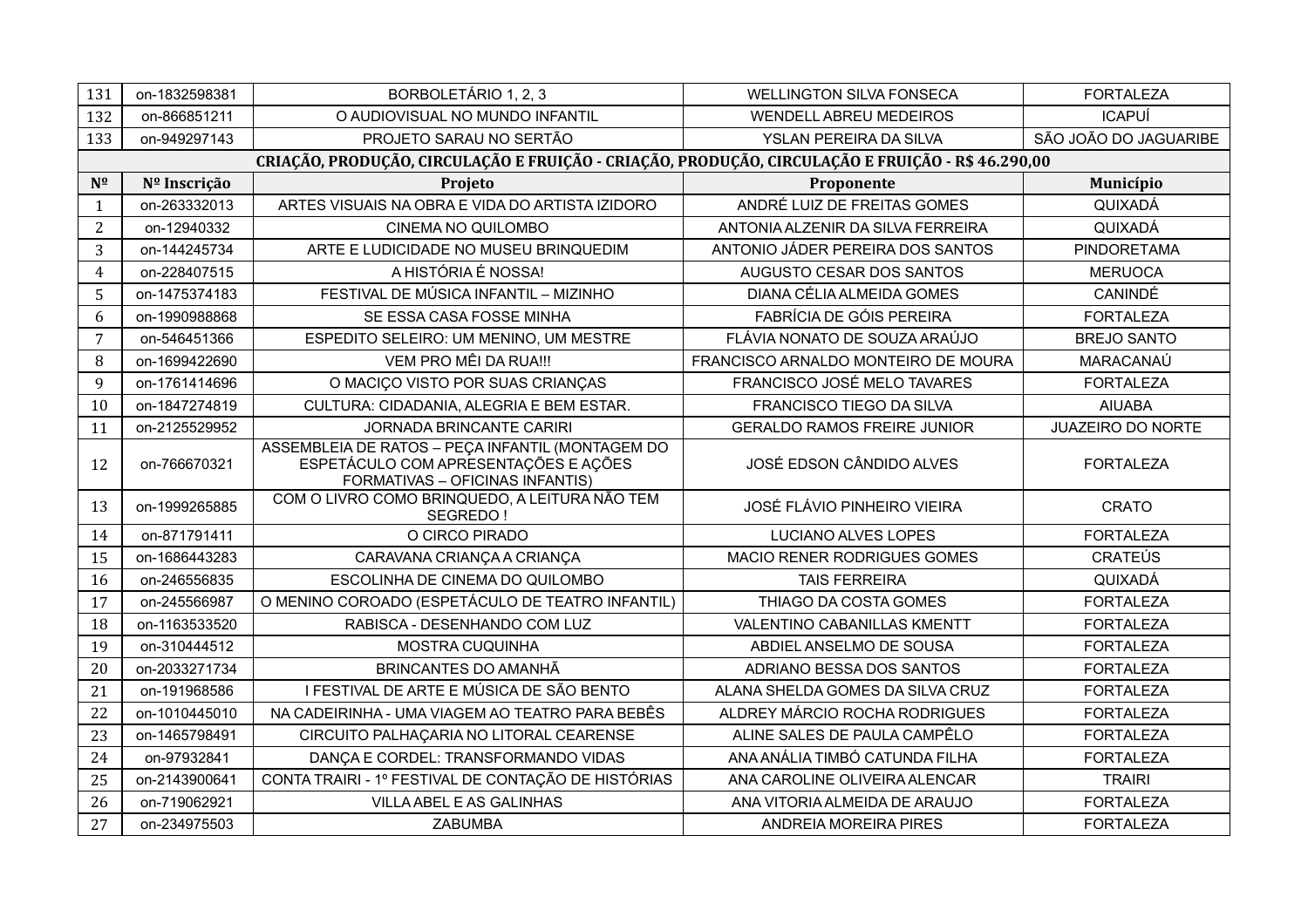| 28 | on-16351153   | VIDA LÚDICA                                                              | ÂNGELA MARIA MADEIRO LEITÃO                          | <b>PINDORETAMA</b>       |
|----|---------------|--------------------------------------------------------------------------|------------------------------------------------------|--------------------------|
| 29 | on-184167463  | TENTE DESCOBRIR MARIMBANDA                                               | ANNA ROSINA POPP TORRES                              | <b>FORTALEZA</b>         |
| 30 | on-1734833384 | ARTE JUCÁ RIMA COM BRINCAR - 20 ANOS DE<br>ARTE/EDUCAÇÃO                 | ANTONIA EDILENE PEDROSA CAVALCANTE                   | <b>ARNEIROZ</b>          |
| 31 | on-53505079   | FÁBULAS FABULOSAS - FILOSOFIA EM CORDEL PARA<br>CRIANÇAS                 | ANTÔNIO CLÉVISSON VIANA LIMA                         | <b>FORTALEZA</b>         |
| 32 | on-1564041345 | <b>CEARENSIDADE</b>                                                      | ANTONIO FÁBIO MENDES LESSA                           | <b>FORTALEZA</b>         |
| 33 | on-1766747284 | MÚSICA NA INFÂNCIA "A MÚSICA COMO FERRAMENTA<br>PARA O CRESCIMENTO"      | ANTONIO IVAN PEREIRA SOUZA                           | <b>IRACEMA</b>           |
| 34 | on-1975809263 | (CIRCULAÇÃO) EXPOSIÇÃO/INSTALAÇÃO: É TEATRO E O<br>VERBO É BRINCAR.      | APOLINÁRIO ALVES DE ALENCAR                          | <b>FORTALEZA</b>         |
| 35 | on-187635695  | REISADO MIRIM DO TIPI                                                    | ASTÂNIA FERREIRA PESSOA                              | <b>AURORA</b>            |
| 36 | on-197463717  | FALA CRIANÇA. QUE EU TE ESCUTO                                           | <b>BRUNA PESSOA LIMA</b>                             | <b>CAUCAIA</b>           |
| 37 | on-751724645  | NO INÍCIO DO MUNDO                                                       | CAMILLA OSÓRIO DE CASTRO CARTAXO DE<br><b>ARRUDA</b> | <b>FORTALEZA</b>         |
| 38 | on-672166539  | GINGADEIRA: CULTURA DA INFÂNCIA NA GINGA E NO JOGO<br><b>DA CAPOEIRA</b> | CARLA MARA HENRIQUE SILVA                            | <b>FORTALEZA</b>         |
| 39 | on-2113427514 | BRINCAR DE ÁRVORE, MOVER O MUNDO                                         | CARLOS AUGUSTO LIMA DE OLIVEIRA                      | <b>FORTALEZA</b>         |
| 40 | on-1337684746 | ESCOLINHA O GANCHO DA ARTE                                               | CARLOS HENRIQUE MENDES BARBOSA                       | <b>FORQUILHA</b>         |
| 41 | on-807025034  | UNICULTURAS: UNIDOS PELA INTEGRAÇÃO                                      | CARLOS JEOVANE SOARES LOBO DE PINA                   | <b>FORTALEZA</b>         |
| 42 | on-2137929233 | <b>CORES EM MOVIMENTO</b>                                                | CASSIUS MARCELLUS SENA DO VALE                       | <b>FORTALEZA</b>         |
| 43 | on-1109147497 | IV COLORINDO O GÊNERO E ITINERÂNCIAS                                     | CHRISTIANE RIBEIRO GONÇALVES MONTE<br><b>ROCHA</b>   | <b>FORTALEZA</b>         |
| 44 | on-1323724351 | REFLEXOS AFRO - UM ESPETÁCULO DE DIFUSÃO,<br><b>IDENTIDADE E MEMÓRIA</b> | CÍCERO LEONARDO PEREIRA DE OLIVEIRA                  | <b>SENADOR POMPEU</b>    |
| 45 | on-1375939832 | HISTÓRIAS DE MAR DE UM MAR DE HISTÓRIAS                                  | CIRCE MACENA DE SOUZA                                | <b>FORTALEZA</b>         |
| 46 | on-621888620  | CRIANÇARTE                                                               | CLAUDEMI DA SILVA DE SOUZA                           | <b>FORTALEZA</b>         |
| 47 | on-1553101396 | PRINCESA DOS INHAMUNS: HISTÓRIA E CULTURA DE TAUÁ<br>PARA CRIANÇAS       | <b>CLAUDEMIR CARLOS ALMEIDA</b>                      | <b>TAUÁ</b>              |
| 48 | on-214639048  | I CONCURSO INFANTIL DE CAPOEIRA CEARENSE                                 | CLAUDIA REGINA TEIXEIRA DE MORAIS                    | <b>FORTALEZA</b>         |
| 49 | on-21843087   | RIO VOADORES: A DANÇA DAS ÁGUAS NO CÉU                                   | CONCEIÇÃO DE MARIA MACAU MENDES                      | <b>FORTALEZA</b>         |
| 50 | on-1176443175 | FESTIVAL ALBERTO NEPOMUCENO - FAN CRIANÇA                                | <b>CRISTIANE QUEIROZ GOMES</b>                       | <b>ITAPIPOCA</b>         |
| 51 | on-1518752885 | PROJETO UMA BAILARINA DIFERENTE                                          | DANIELE CARDOSO DOS SANTOS                           | <b>FORTALEZA</b>         |
| 52 | on-949900738  | AQUI TAMBÉM É CARIRI (CIRCULANDO COM O FAZER UM<br>BEM SEM VER A QUEM)   | DANYLLO CORDEIRO CAMILO                              | <b>JUAZEIRO DO NORTE</b> |
| 53 | on-166222559  | REFORMAR PARA INCLUIR: ARTE E EDUCAÇÃO NO<br><b>SERTÃO</b>               | DAVI ARRUDA QUARESMA                                 | <b>JAGUARIBE</b>         |
| 54 | on-1163084493 | LONAS ABERTAS COM A FAMÍLIA BARRUADA                                     | DIEGO CLAYTON DA SILVA GOIS                          | <b>CAUCAIA</b>           |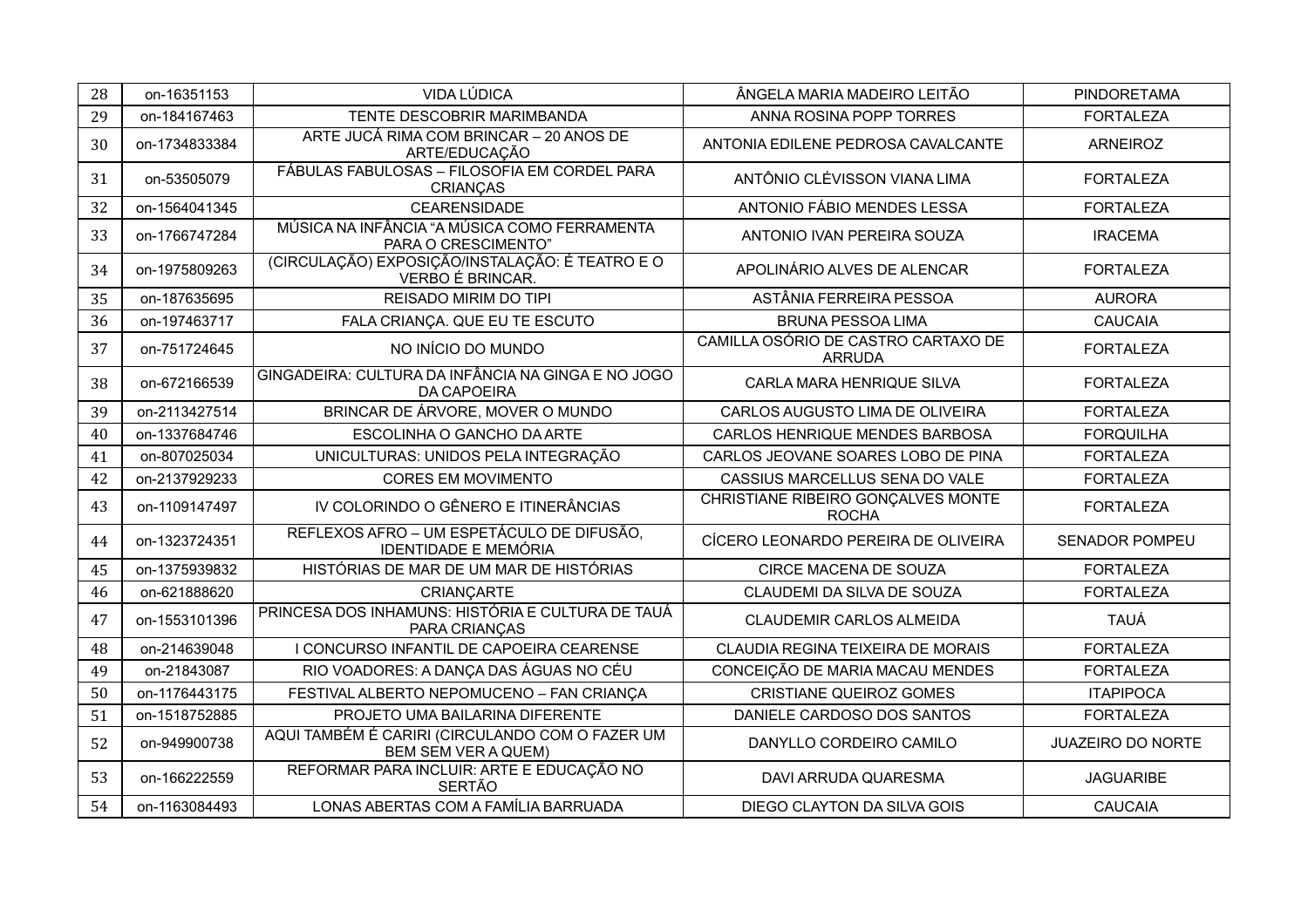| 55 | on-1583379965 | A VIDA SECRETA DO SOLDADINHO DO ARARIPE E A<br><b>LAVADEIRA DA MATA</b>                                 | EDMILSON ALVES EVANGELISTA NETO       | <b>CRATO</b>             |
|----|---------------|---------------------------------------------------------------------------------------------------------|---------------------------------------|--------------------------|
| 56 | on-1402358048 | <b>RECICLARTE</b>                                                                                       | EDNA RODRIGUES DA SILVA               | <b>UMARI</b>             |
| 57 | on-1571435996 | CIRCUITO LITERÁRIO DE APRENDIZAGEM: UM<br>PASSAPORTE PARA O MUNDO DA MAGIA E DO FAZ-DE-<br><b>CONTA</b> | EGBERTO REBOUÇAS MONTEIRO             | <b>FORTALEZA</b>         |
| 58 | on-579996340  | UMA PROPOSTA SOCIAL DE CAPOEIRA.                                                                        | ELIOMAR VALE DE LIMA                  | <b>FORTALEZA</b>         |
| 59 | on-2040609977 | A COLÉGIO DE RELÓGIOS DA VOVÓ                                                                           | ELISA PORTO SEQUEIRA                  | <b>FORTALEZA</b>         |
| 60 | on-808085374  | BRINCADEIRAS PERDIDAS - CIRCUITO LÚDICO NO CARIRI                                                       | ELIZABETH FERNANDES CORDEIRO          | <b>JUAZEIRO DO NORTE</b> |
| 61 | on-1734937486 | CASA DE DEUS - CAPOEIRA SALVA VIDAS                                                                     | ELOHIM RUACH DA SILVA BOMFIM          | <b>FORTALEZA</b>         |
| 62 | on-1098153662 | GAMBIARRA TECNOLÓGICA SOLIDÁRIA                                                                         | ERIC DOS SANTOS BARBOSA               | <b>FORTALEZA</b>         |
| 63 | on-1613908280 | UM AMOR ASTRONÔMICO                                                                                     | ERICA GOMES CARDOSO                   | <b>FORTALEZA</b>         |
| 64 | on-1217926962 | <b>CULTURA ANIMADA</b>                                                                                  | ERICK SOUSA DE SOUSA                  | <b>FORTALEZA</b>         |
| 65 | on-1731416953 | EU ENCANTO MINHA QUEBRADA                                                                               | ERIVAN BARBOSA SALES                  | <b>FORTALEZA</b>         |
| 66 | on-1977182622 | CIRCULAÇÃO BAYO, AS HISTÓRIAS QUE NUNCA TE<br>CONTARAM                                                  | JÉSSICA LORENNA LIMA GONÇALVES        | <b>CRATO</b>             |
| 67 | on-1991704966 | REMONTAGEM DO ESPETÁCULO TEATRAL "ERA UMA VEZ<br>O DETESTINHA"                                          | <b>FÁBIA GUEDES UCHOA</b>             | CANINDÉ                  |
| 68 | on-891552199  | ESCOLA DE ARTES MOITA REDONDA                                                                           | FELIPE ARARIPE GOMES DA SILVA         | <b>FORTALEZA</b>         |
| 69 | on-1844581523 | OLHARES: FORMAÇÃO, DANÇA E INCLUSÃO                                                                     | <b>FRANCISCA GERLIDIA TAVARES</b>     | QUIXADÁ                  |
| 70 | on-560272249  | CASTELO VOADOR: A NAVE DOS CONTOS DE FADAS                                                              | FRANCISCO DE ASSIS IZIDORIO DA SILVA  | <b>ARACATI</b>           |
| 71 | on-1438392334 | VIVÊNCIAS DE CRIAÇÃO DE ENCANTADOS                                                                      | FRANCISCO FERREIRA DE FREITAS FILHO   | <b>JUAZEIRO DO NORTE</b> |
| 72 | on-523109023  | GRUPO A.R.T CAPOEIRA PROJETO ARTE DO MUCAMBO                                                            | FRANCISCO LIDUINO DA SILVA LIMA       | <b>PACATUBA</b>          |
| 73 | on-1206658590 | <b>GIGANTES DA ARTE</b>                                                                                 | FRANCISCO LUIS TEIXEIRA DOS SANTOS    | <b>UMARI</b>             |
| 74 | on-2132106333 | CRIANÇA FAZENDO ARTE                                                                                    | FRANCISCO PAULO MATEUS DA SILVA FILHO | <b>FORTALEZA</b>         |
| 75 | on-335239813  | QUAL A IDADE DA TERRA?                                                                                  | FRANCISCO ROBERTO DE MENEZES          | <b>FORTALEZA</b>         |
| 76 | on-191701499  | APRENDER, BRINCAR E VALORIZAR DA CULTURA<br>AFRICANA E AFRO- CEARENSE DA INFÂNCIA PARA A VIDA.          | <b>GABRIEL DE FRANÇA SILVA</b>        | <b>CRATO</b>             |
| 77 | on-1608926155 | OFICINA BONECOS URBANOS                                                                                 | <b>GIOVANNI LUIS TELES RIBEIRO</b>    | <b>FORTALEZA</b>         |
| 78 | on-1198092479 | <b>BACKSIDE SKATE KIDS</b>                                                                              | GREGORIO BARBOSA DE SOUZA             | <b>FORTALEZA</b>         |
| 79 | on-488320214  | CORAL INFANTIL DO SEMIÁRIDO                                                                             | HAMILTON LEANDRO CAVALCANTE DA COSTA  | <b>LIMOEIRO DO NORTE</b> |
| 80 | on-1159418012 | TÍTULO DO PROJETO: "NO CONTAR E NO CANTAR, TUDO<br>PODE MUDAR."                                         | <b>HELDER DE MENEZES</b>              | QUIXADÁ-CE               |
| 81 | on-1901527425 | PROJETO SÓCIO CULTURAL KEBRA MOLA                                                                       | HERMES NOGUEIRA EVANGELISTA JUNIOR    | <b>FORTALEZA</b>         |
| 82 | on-1204837933 | RODA DE SABERES DO CEARÁ                                                                                | ÍCARO DA SILVA FLORÊNCIO              | <b>FORTALEZA</b>         |
| 83 | on-511582023  | ROLEZINHO LITERÁRIO                                                                                     | <b>IRIS OLIVEIRA DIAS</b>             | <b>PARAIPABA</b>         |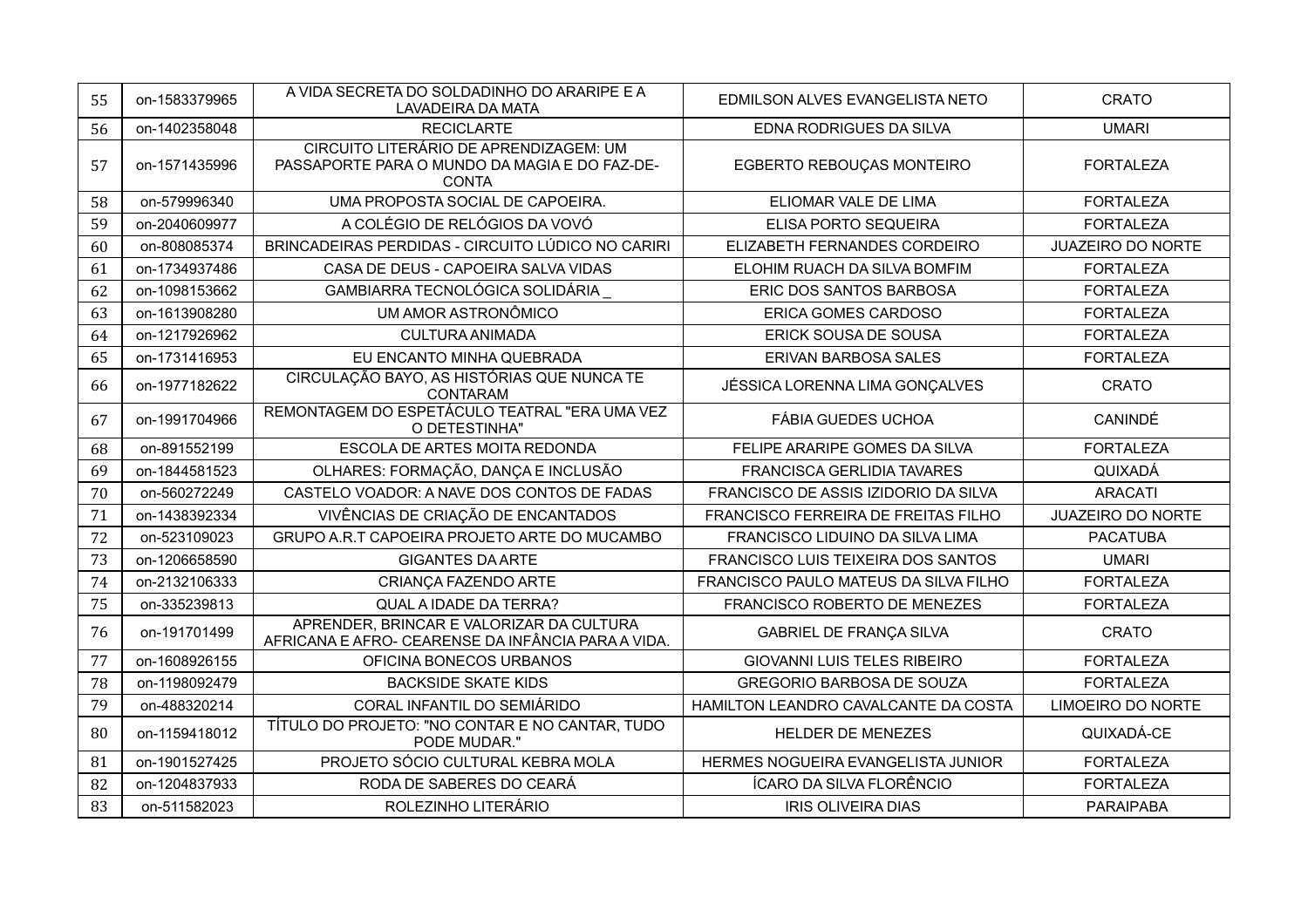| 84  | on-1159924359 | CANTANDO E CONTANDO HISTÓRIAS                                                          | ISATHAI MORENA DO VALE COELHO COSTA<br><b>SILVA</b> | <b>FORTALEZA</b>           |
|-----|---------------|----------------------------------------------------------------------------------------|-----------------------------------------------------|----------------------------|
| 85  | on-1963941368 | PROJETO CULTURAL TEATRO SE FAZ BRINCANDO                                               | <b>ITALO MARCO BARBOSA ROCHA</b>                    | <b>FORTALEZA</b>           |
| 86  | on-1430216555 | ESCOLA DE ARTES ALOISIA GOES                                                           | JAMILE GOES DE OLIVEIRA TAVARES                     | <b>UBAJARA-CE</b>          |
| 87  | on-352336955  | SÁBADO DIVERTIDO NA ESCOLA - EUSÉBIO EM VIVÊNCIAS<br><b>INFANTIS DE CULTURA E ARTE</b> | JANNE MAYRE LINS LEMOS SANTIAGO DA<br>PAIXÃO        | <b>EUSÉBIO</b>             |
| 88  | on-746859162  | <b>JUAZEIRO VERDE</b>                                                                  | JOÃO BATISTA ALVES DE OLIVEIRA FILHO                | <b>JUAZEIRO DO NORTE</b>   |
| 89  | on-1004608978 | CIRCUITO TERREIROS E QUINTAIS DE AFETOS                                                | JOCILENE RAMOS BASTOS                               | <b>GUARACIABA DO NORTE</b> |
| 90  | on-2074937584 | CONTOS DO BAOBÁ ANGOLEIRO: CAPOEIRA, INFÂNCIA E<br>ANCESTRALIDADE                      | JOEL ALVES BEZERRA                                  | <b>FORTALEZA</b>           |
| 91  | on-1002519664 | DANÇA, INFÂNCIAS E AUTISMOS: CRIAÇÃO CÊNICA                                            | <b>JÔNATAS MOTA LEITÃO</b>                          | <b>FORTALEZA</b>           |
| 92  | on-1796151409 | ORQUESTRA DE CORDAS CIS VILA VELHA                                                     | <b>JÔNATAS RODRIGUES REIS</b>                       | <b>FORTALEZA</b>           |
| 93  | on-200353048  | 2º EDIÇÃO "TODO DIA É DIA"                                                             | JOSÉ CARDOSO BEZERRA DE OLIVEIRA BRITO              | <b>CRATO</b>               |
| 94  | on-1192714949 | PROJETO ATELIER DA INFÂNCIA NA ARTE DA BRICOLAGEM                                      | JOSÉ CRISTIANO BARBOSA CASTRO                       | <b>FORTALEZA</b>           |
| 95  | on-361963369  | PROJETO VELHA INFÂNCIA                                                                 | JOSÉ DE ARIMATEA TOMAZ                              | <b>JAGUARUANA</b>          |
| 96  | on-781982578  | NA PONTA DOS DEDOS, NA PONTA DA LÍNGUA                                                 | JOSÉ EVÂNIO SOARES SILVA                            | <b>JUAZEIRO DO NORTE</b>   |
| 97  | on-745884386  | CANTIGAS DAQUI CONTO E LENDAS DO MUNDO                                                 | JOSÉ GILSIMAR DE OLIVEIRA GONÇALVE                  | <b>BARBALHA</b>            |
| 98  | on-524384348  | CIRANDA DE DOIS, CULTURA E LEITURA A MISTURA DO<br>FUTURO.                             | JOSÉ HÉLIO FLÁVIO VIANA DA SILVA                    | <b>FORTALEZA</b>           |
| 99  | on-1439202475 | FANFARRA DA MACABOQUEIRA: ARTE, CULTURA E<br>CIDADANIA PARA A CRIANÇA                  | <b>JOSÉ LIRA DUTRA</b>                              | <b>GRANJA</b>              |
| 100 | on-2076967134 | PROJETO MEU PRESENTE - CONTINUAR E AMPLIAR SUAS<br><b>AÇÕES</b>                        | JOSEFA LÚCIA MORAIS SILVA                           | <b>IGUATU</b>              |
| 101 | on-184772790  | PROJETO: "A TRUPE SANGINE.CIRCO CHEGOU"                                                | JOSIVAN LIMA DOS SANTOS                             | JUAZEIRO DO NORTE CEARÁ    |
| 102 | on-2082817372 | MANICULTURA - ARTE CURUMIM                                                             | <b>JULIANA ARAÚJO SILVA</b>                         | <b>CAUCAIA</b>             |
| 103 | on-1884031271 | MAR À VISTA: UM TEATRO SOCIOAMBIENTAL PARA<br><b>CRIANÇAS</b>                          | <b>JULIANA DE AGUIAR TAVARES</b>                    | <b>FORTALEZA</b>           |
| 104 | on-364513734  | BUMBA-MEU-BOI SOBRADO DA ABOLIÇÃO - PACATUBA CE.                                       | <b>JULIANA FERREIRA PINTO</b>                       | <b>PACATUBA</b>            |
| 105 | on-1828261402 | PROJETO TECENDO O AMANHÃ COM HISTÓRIAS PARA<br><b>ENCANTAR A VIDA</b>                  | KATHIA SOUSA DE OLIVEIRA                            | <b>FORTALEZA</b>           |
| 106 | on-2118272286 | AUTISTA PROTAGONISTA - FAZENDO A SUA MÚSICA                                            | KÉSSYA RAQUEL ARAÚJO MOURA TEIXEIRA                 | <b>FORTALEZA</b>           |
| 107 | on-1270431895 | CASA DE ARTE CRIAR - ARTE, CULTURA E EDUCAÇÃO                                          | KLEDIANE SOUSA CORDEIRO FURTADO                     | <b>VARJOTA</b>             |
| 108 | on-1089937885 | <b>BRINCANDO DE CINEMA</b>                                                             | <b>LAMARCK JOSÉ SANTOS DIAS</b>                     | <b>AURORA</b>              |
| 109 | on-753291153  | II MICI - MOSTRA INTERNÉTICA DE CINEMA INFANTIL                                        | LANNA FERNANDES DE CARVALHO                         | <b>FORTALEZA</b>           |
| 110 | on-1287551297 | TE CONTO UM CONTINHO                                                                   | LAURA PENHA DE SOUSA                                | <b>FORTALEZA</b>           |
| 111 | on-1789396158 | ADMIRÁVEL PRAÇA MÁGICA                                                                 | LEIDIANE SILVA SAMPAIO                              | <b>CAUCAIA</b>             |
| 112 | on-219905206  | CINEMA NO BREJO: ITINERÂNCIAS DO BRINCAR                                               | LEONARDO MONT'ALVERNE CÂMARA                        | <b>FORTALEZA</b>           |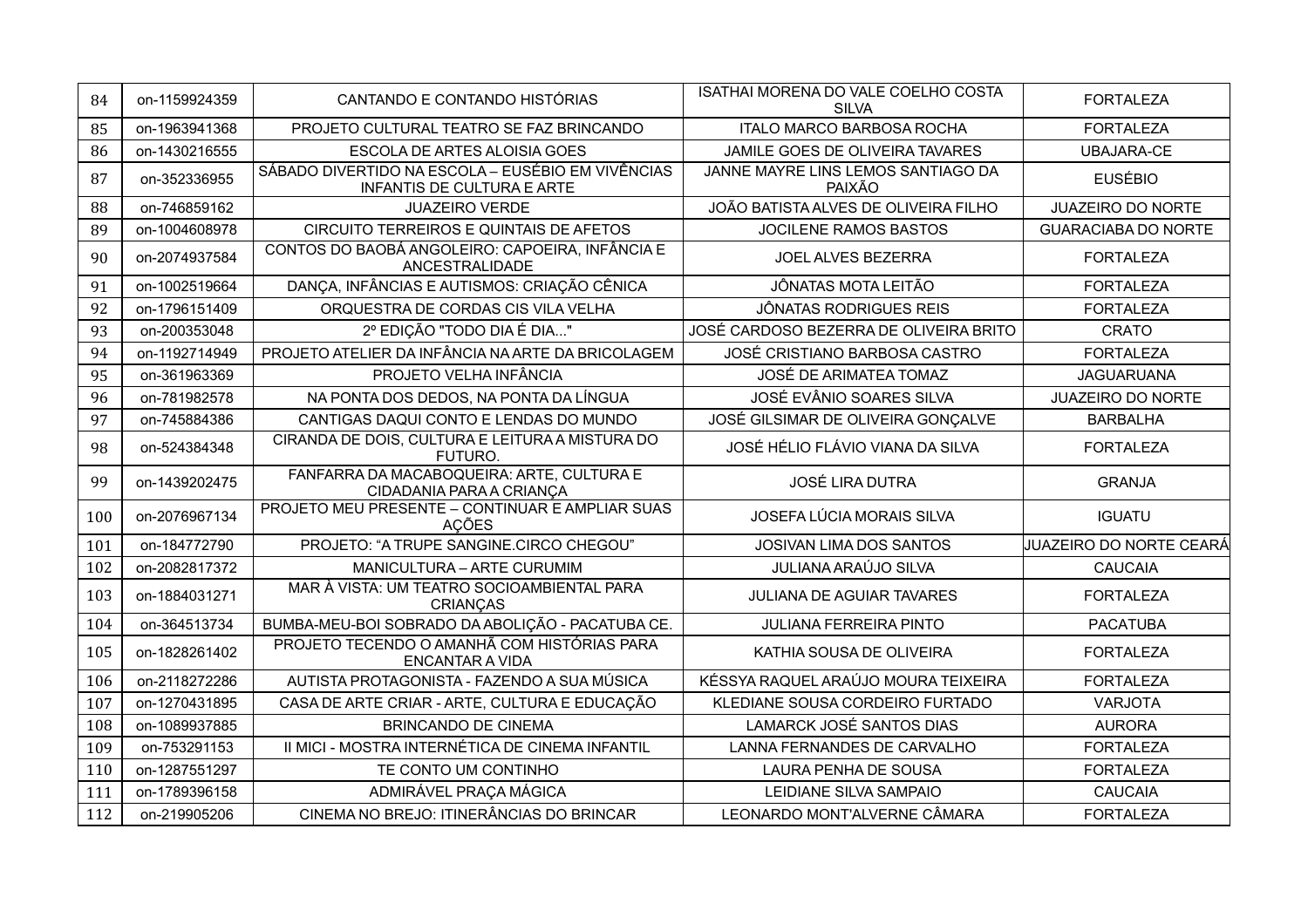| 113 | on-1765228825 | BRINCANDO E DESCOBRINDO A SÉTIMA ARTE NA SERRA<br>DE PACOTI                                                                                                                                       | LETICIA DE LEORNE MENESCAL                        | <b>PACOTI</b>            |
|-----|---------------|---------------------------------------------------------------------------------------------------------------------------------------------------------------------------------------------------|---------------------------------------------------|--------------------------|
| 114 | on-768431516  | NO REINO DAS YABÁS E O PODER DE SUAS ÁGUAS                                                                                                                                                        | <b>LIA FRANCO BRAGA</b>                           | <b>FORTALEZA</b>         |
| 115 | on-1889168559 | O BICHO SINGULAR - UMA CONVERSA SOBRE<br>DIVERSIDADE E ACEITAÇÃO                                                                                                                                  | LIA LIRA OLIVIER SANDERS                          | <b>FORTALEZA</b>         |
| 116 | on-1306858537 | MOBILIÁRIO URBANO - PARQUES CRIATIVOS                                                                                                                                                             | LINDEMBERG JARDIM DE FREITAS                      | <b>FORTALEZA</b>         |
| 117 | on-1622556698 | <b>BORA MENINO!</b>                                                                                                                                                                               | LUAN RODRIGUES DO NASCIMENTO                      | <b>SOBRAL</b>            |
| 118 | on-87383182   | <b>GILINO</b>                                                                                                                                                                                     | LUCAS CARVALHO DE ALMEIDA                         | CASCAVEL                 |
| 119 | on-676536143  | ARUAÊ E UIARETÊ                                                                                                                                                                                   | LUCAS DUARTE CARVALHO                             | <b>FORTALEZA</b>         |
| 120 | on-296448692  | MAS PERAÍ, DE ONDE EU VIM?                                                                                                                                                                        | LUCAS VINÍCIUS DA SILVA LIMEIRA                   | <b>FORTALEZA</b>         |
| 121 | on-1420777530 | CRIANÇARTE                                                                                                                                                                                        | LUCIANO NUNES DE SOUSA                            | <b>FORTALEZA</b>         |
| 122 | on-385815462  | PIRULITINHO - MOSTRA DE ARTE COMUNITÁRIA INFANTIL                                                                                                                                                 | LUCIMAR DE SOUSA LIMA                             | <b>FORTALEZA</b>         |
| 123 | on-1911246703 | CARROÇA DE LIVROS                                                                                                                                                                                 | MARCELINO CAMARA GOMES                            | <b>FORTALEZA</b>         |
| 124 | on-978585649  | NINHO - ARTE E DIREITOS HUMANOS                                                                                                                                                                   | MARCIA KARINE GOMES GARCEZ                        | <b>CAUCAIA</b>           |
| 125 | on-693000783  | AMANHÃ MELHOR                                                                                                                                                                                     | <b>MARCIO GLEICE MATEUS ALVES</b>                 | <b>MERUOCA</b>           |
| 126 | on-472000724  | <b>CIRCOLANDO NA ESCOLA</b>                                                                                                                                                                       | MARCIO VALDERLAN OLIVEIRA DOS ANJOS               | <b>LIMOEIRO DO NORTE</b> |
| 127 | on-1891925217 | OLHA O PASSARINHO                                                                                                                                                                                 | <b>MARCOS ANTONIO MONTE ROCHA</b>                 | <b>FORTALEZA</b>         |
| 128 | on-1292308614 | AS TRÊS GERAÇÕES DE TEATRO DE BONECOS<br>CALUNGUEIRO                                                                                                                                              | MARCOS ANTONIO SILVA DE ARAUJO                    | ICAPUÍ-CE                |
| 129 | on-1821992616 | "O CORAÇÃO DA CRIANÇA É DE QUEM CHEGAR PRIMEIRO"                                                                                                                                                  | MARCOS JUNGLAS MIRANDA TEÓFILO<br><b>SOBRINHO</b> | <b>JAGUARETAMA</b>       |
| 130 | on-649143583  | EXPOSIÇÃO DE JOGOS, BRINQUEDOS E BRINCADEIRAS:<br><b>IDENTIDADE E MEMÓRIA</b>                                                                                                                     | MARCOS TEODORICO PINHEIRO DE ALMEIDA              | <b>FORTALEZA</b>         |
| 131 | on-1921649588 | MARACATUCAR PARA ESPERANÇAR - CULTURA INFÂNCIA<br>E COMUNIDADE - LOAS, CONTOS E BRINCADEIRAS<br>(IMERSÃO NAS NARRATIVAS IMAGINÁRIAS DA CULTURA<br>AFRO-BRASILEIRA NA PRIMEIRA E SEGUNDA INFÂNCIA) | MARIA CATARINA ARAUJO MOURA                       | CANINDÉ                  |
| 132 | on-1170744120 | <b>BRINCAR DE BARRO</b>                                                                                                                                                                           | MARIA DA CONCEIÇÃO COSTA                          | <b>LIMOEIRO DO NORTE</b> |
| 133 | on-1724908821 | YAIA QUER BRINCAR                                                                                                                                                                                 | MARIA DAS GRAÇAS FREITAS DA SILVA                 | <b>FORTALEZA</b>         |
| 134 | on-492842453  | MUSINFANCIA! DESENVOLVENDO AS POTENCIALIDADES<br>DA INFÂNCIA ATRAVÉS DA MÚSICA.                                                                                                                   | MARIA DAS GRAÇAS OLIVEIRA DO<br><b>NASCIMENTO</b> | <b>FORTALEZA</b>         |
| 135 | on-1064657884 | ERA UMA VEZ UM LIVROUMA CRIANÇA E UMA<br>HISTÓRIA.                                                                                                                                                | MARIA DEUSIMAR DE ABREU                           | ASSARÉ                   |
| 136 | on-967788867  | TODOS JUNTOS - INTEGRAÇÃO QUE TRANSFORMA                                                                                                                                                          | MARIA ELIONEIDE DIAS DE MORAIS                    | <b>TARRAFAS</b>          |
| 137 | on-1156599962 | PEQUENOS LEITORES NARRADORES- DO LER AO CONTAR                                                                                                                                                    | MARIA FRANCILENE DA SILVA                         | <b>FORTALEZA</b>         |
| 138 | on-215832173  | <b>BRINCADEIRAS DA ANA</b>                                                                                                                                                                        | <b>MARIA GOMIDES FRANÇA</b>                       | <b>JUAZEIRO DO NORTE</b> |
| 139 | on-1821146213 | PROJETO PIPA                                                                                                                                                                                      | MARIA IZAIRA ALMEIDA                              | CANINDÉ                  |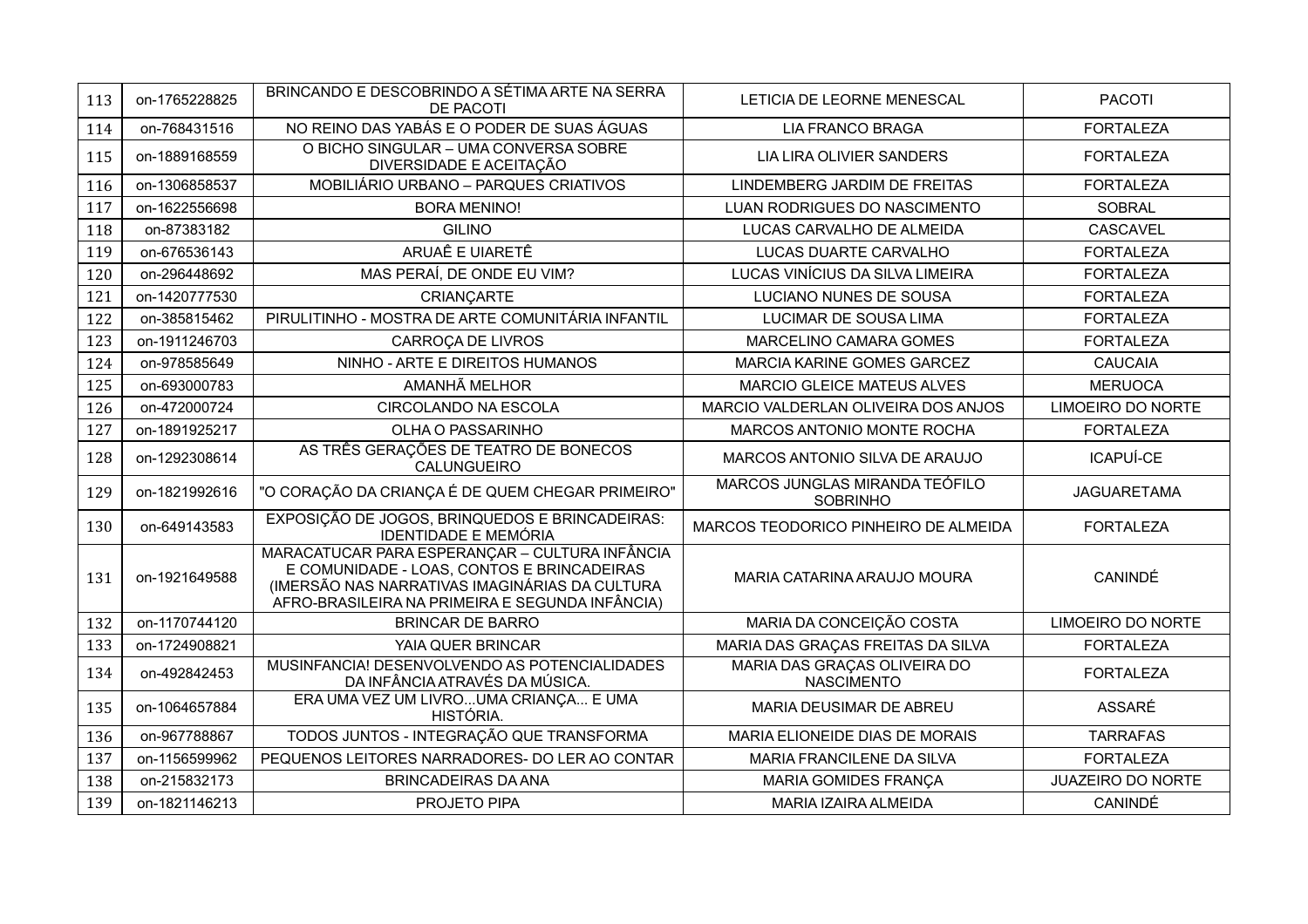| 140 | on-239479205  | NO BALANÇO DO TRAPÉZIO, UMA PRINCESA<br><b>ESPERTALHONA</b>             | MARIA JAENE AGUIAR PINHO                            | <b>FORTALEZA</b>         |
|-----|---------------|-------------------------------------------------------------------------|-----------------------------------------------------|--------------------------|
| 141 | on-639400887  | "INCLUIR BRINCANDO/ALGUÉM COMO EU."                                     | <b>MARIA JAQUELINE RODRIGUES</b>                    | <b>ASSARÉ</b>            |
| 142 | on-140015575  | <b>CANTA SIARÁ</b>                                                      | MARIA LIMA MARCELINO DE OLIVEIRA                    | ICÓ                      |
| 143 | on-2095137456 | DANÇANDO A VIDA.                                                        | MARIA RAQUEL DE SOUZA                               | <b>FORTALEZA</b>         |
| 144 | on-1103306173 | PONTINHO DE CULTURA ESPAÇO DE BRINCAR                                   | MARILIA GABRIELA FERREIRA DE SOSA                   | <b>FORTALEZA</b>         |
| 145 | on-1615020472 | II JANELA DE BRINCANTES - CULTURA POPULAR AOS<br><b>PEQUENINOS</b>      | <b>MARTONIO GOMES HOLANDA</b>                       | <b>SOBRAL</b>            |
| 146 | on-1802646399 | DOBRE, RECORTE E RECONTE.                                               | MARYLUCE DO NASCIMENTO FERNANDES<br><b>BERANGER</b> | <b>FORTALEZA</b>         |
| 147 | on-1918645589 | <b>CULTURAL KIDS</b>                                                    | MATHEUS REBOUÇAS DE LIMA                            | <b>ICAPUÍ</b>            |
| 148 | on-211317431  | "JORNAL DAS ARTES"                                                      | MEYRELÚCIA DE CASTRO BEZERRA                        | <b>EUSÉBIO</b>           |
| 149 | on-1295148230 | <b>GINCANA RAIZ</b>                                                     | MICHELLE MORALES BRAGA                              | <b>FORTALEZA</b>         |
| 150 | on-1563319053 | BIBLIOTECA MANDACARÚ FLORANDO O SABER E A<br><b>CULTURA NA INF NCIA</b> | MILANA COSTA GERMANO                                | <b>CHORÓ</b>             |
| 151 | on-775242026  | ENCONTRO DE RAIA NO CRUZEIRO                                            | MURILO HENRIQUE CESCA                               | <b>JUAZEIRO DO NORTE</b> |
| 152 | on-1676747759 | BANDA ESCOLA: FORMANDO NOVOS MÚSICOS!                                   | NACÉLIO FRANCISCO DE PAULA                          | <b>ICAPUÍ</b>            |
| 153 | on-1047534730 | <b>RESGATARTE</b>                                                       | NADIA SOLANGE YANEL POLIMENI                        | JIJOCA DE JERICOACOARA   |
| 154 | on-1486572069 | <b>MIDIATECA</b>                                                        | NARCÉLIO MOREIRA DANTAS                             | <b>FORTALEZA</b>         |
| 155 | on-138872673  | A INFÂNCIA NA ÁFRICA                                                    | NATERCIA CARMEN DE SALES ROCHA                      | <b>FORTALEZA</b>         |
| 156 | on-1158415055 | A INFÂNCIA PARA TODA A VIDA.                                            | NAYARA DA COSTA OLIVEIRA                            | <b>FORTALEZA</b>         |
| 157 | on-694821360  | 6° ENCONTRO DE REALIZADORES DE TEATRO PARA AS<br><b>INFÂNCIAS</b>       | NELSON RUBENS ALBUQUERQUE DE ARAÚJO                 | <b>FORTALEZA</b>         |
| 158 | on-889270636  | ARTE MIRIM ECOJERIZANDO                                                 | PATRÍCIA ORÉFICE OLLITTA                            | JIJOCA DE JERICOACOARA   |
| 159 | on-1209761400 | DO, RE, MI, FA NOS QUATRO CANTOS DE TAUÁ                                | PAULO ALVES DINIZ                                   | <b>TAUÁ</b>              |
| 160 | on-1313543719 | OBRA PARA MALINAÇÃO EM FAMÍLIA                                          | PAULO JOSÉ ALENCAR DA SILVA                         | <b>FORTALEZA</b>         |
| 161 | on-304114591  | NEM TE CONTO! A HISTÓRIA DE MUITAS HISTÓRIAS                            | PAULO RICARDO DA SILVA LIMA                         | QUIXADÁ                  |
| 162 | on-1469015517 | FACÉCIA - TODO TEMPO E LUGAR É DE BRINCADEIRA<br><b>POPULAR</b>         | RAIMUNDA NONATA CORREIA BARROS                      | <b>SENADOR POMPEU</b>    |
| 163 | on-189165024  | CIRCULAÇÃO CÊNICA PARA INFÂNCIA - 37 ANOS DE<br>RESISTÊNCIA.            | RAIMUNDO MOREIRA DA COSTA                           | <b>FORTALEZA</b>         |
| 164 | on-1831083315 | PRECISAMOS FALAR DAS ESTRELAS                                           | RAYSSA TORRES DIAS                                  | <b>FORTALEZA</b>         |
| 165 | on-1977298890 | CONCURSO CULTURAL ARTE NO REINO DA IMAGINAÇÃO                           | REBEKA LÚCIO E NEVES                                | <b>FORTALEZA</b>         |
| 166 | on-1789592539 | <b>COLHO VERSOS</b>                                                     | REGINA DE CARVALHO KINJO                            | <b>FORTALEZA</b>         |
| 167 | on-1916296842 | FÉRIAS COM TEATRO                                                       | <b>RENATTA SILVA LIMA</b>                           | <b>GUARAMIRANGA</b>      |
| 168 | on-130160590  | TUKA NO MUNDO DA LEITURA                                                | ROBERTA RAMOS DE MIRANDA HENRIQUES                  | <b>FORTALEZA</b>         |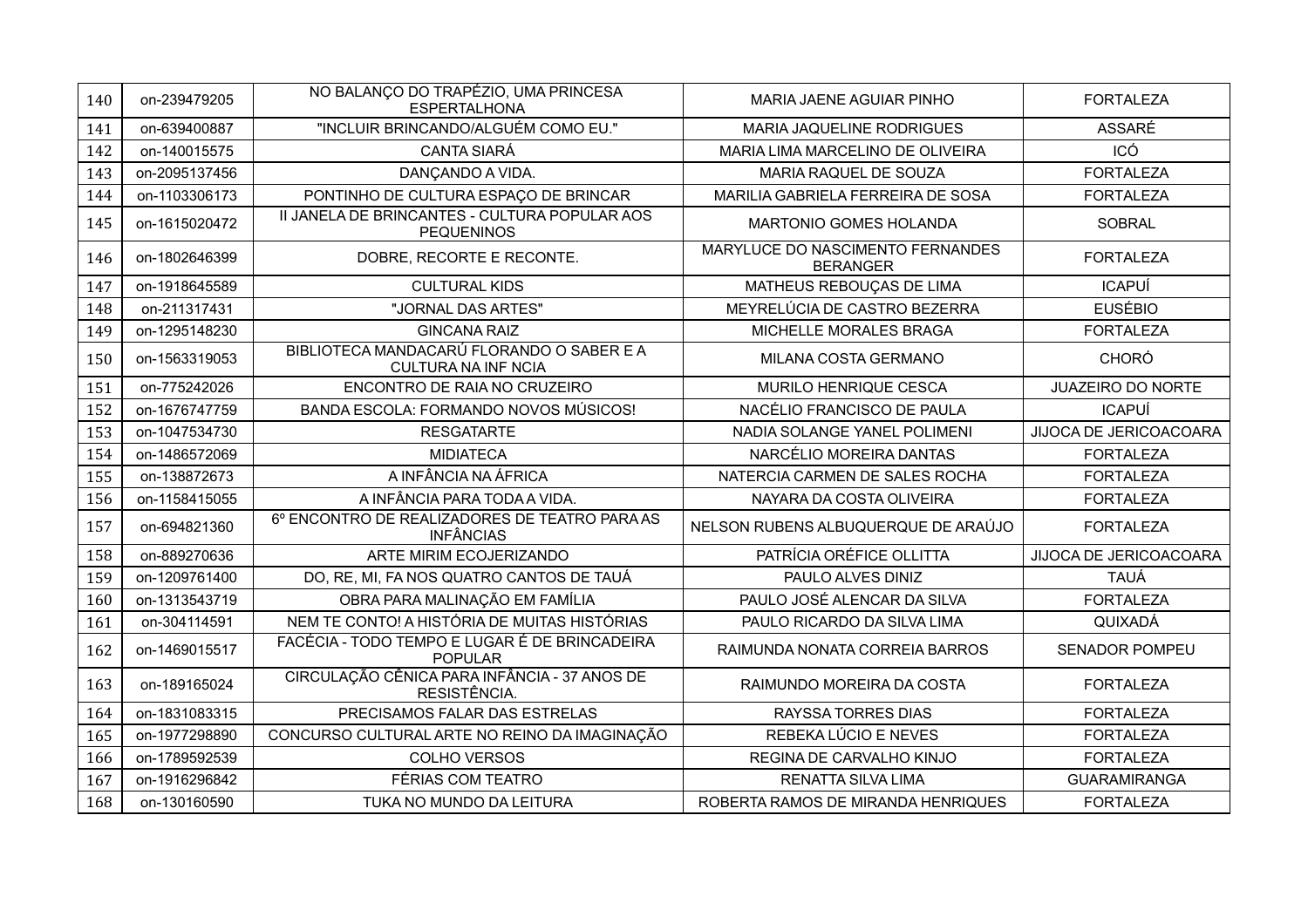| 169            | on-1334321848 | MAIS CRIANÇA - 1A MOSTRA CEARENSE DE TEATRO PARA<br>CRIANÇAS DE GUARACIABA DO NORTE         | ROBERTO JERÔNIMO DA SILVA                       | <b>GUARACIABA DO NORTE</b> |
|----------------|---------------|---------------------------------------------------------------------------------------------|-------------------------------------------------|----------------------------|
| 170            | on-1124867079 | PALAVRA COLORIDA                                                                            | ROBERTO RODRIGUES DOS SANTOS                    | <b>SOBRAL</b>              |
| 171            | on-510878230  | SYNTAGMA - FANTASIA MUSICAL NORDESTINA                                                      | ROBSON OLIVEIRA DE LIMA                         | <b>MARANGUAPE</b>          |
| 172            | on-944721009  | <b>INFÂNCIA ESQUECIDA</b>                                                                   | RODRIGO DE OLIVEIRA                             | <b>FORTALEZA</b>           |
| 173            | on-301533781  | MOSTRA TAPUIA DE CINEMA INFANTIL                                                            | RODRIGO DOS SANTOS FERREIRA                     | <b>FORTALEZA</b>           |
| 174            | on-740702990  | "PARA QUE SERVE A ARTE?"                                                                    | RUI OLIVEIRA BOEIRA                             | <b>FORTALEZA</b>           |
| 175            | on-552799251  | NAVEGAR É PRECISO                                                                           | SABINA DE OLIVEIRA NUNES COLARES                | <b>FORTALEZA</b>           |
| 176            | on-1946168946 | <b>TERREIROS DE INFÂNCIAS</b>                                                               | SÂMIA RAMARE DE OLIVEIRA MENDES                 | <b>CRATO</b>               |
| 177            | on-1076383003 | "ADOÇANDO A IMAGINAÇÃO"                                                                     | SANDRA MESQUITA KANEKIYO TEIXEIRA               | <b>FORTALEZA</b>           |
| 178            | on-227956243  | <b>GRAFFITI COLORINDO O FUTURO</b>                                                          | SARA BELÉM BENEDUCE                             | <b>CAUCAIA</b>             |
| 179            | on-940790649  | <b>JORNADAS NAPOLEÔNICAS</b>                                                                | SILVIANNE LIMA DE FREITAS                       | <b>FORTALEZA</b>           |
| 180            | on-1767663029 | CULTIVANDO PARA O FUTURO: SABER PARA CRESCER                                                | <b>TARCIANA FERREIRA SERAFIM</b>                | <b>SOBRAL</b>              |
| 181            | on-2141214307 | FESTIVAL DE TEATRO INFANTIL DO LITORAL LESTE                                                | TARCILIO JEFFERSON DE LIMA MOREIRA              | <b>JAGUARUANA</b>          |
| 182            | on-1964848599 | VIVENCIANDO A CAPOEIRA E A CULTURA AFRO-<br>BRASILEIRA NAS CRIANÇAS DO CARIRU               | <b>TIAGO DA SILVA</b>                           | <b>CRATO</b>               |
| 183            | on-1378375294 | <b>BRINCAR DE CONTAR CULTURA</b>                                                            | VALDISIO SAULO REBOUÇAS                         | <b>ICAPUÍ</b>              |
| 184            | on-120470329  | PROJETO CULTURAL TRUPE DAS CRIANÇAS                                                         | VERA LÚCIA DE SOUSA LIMA                        | FORTALEZA-CE               |
| 185            | on-1556315215 | REBECA E AS BONECAS                                                                         | <b>VERONICA PONTES DA SILVA</b>                 | <b>CAUCAIA</b>             |
| 186            | on-15881311   | CULTURA DA INFÂNCIA E LITERATURA INFANTIL<br><b>ANTIRRACISTA</b>                            | VINICIOS ROCHA DE SOUZA                         | <b>FORTALEZA</b>           |
| 187            | on-1668220671 | MUSEU DO CURUMIM                                                                            | VINÍCIUS PEREIRA DE SOUSA                       | <b>SOBRAL</b>              |
| 188            | on-690376296  | OFICINA DOUTOZINHOS DO HUMOR E SAÚDE                                                        | WELLITÂNIA MAIA DE QUEIROZ FERREIRA             | QUIXERAMOBIM               |
| 189            | on-1956926911 | <b>FENÔMENO</b>                                                                             | WILLIAM DEIMYSON PEREIRA DA SILVA               | <b>FORTALEZA</b>           |
| 190            | on-2067033583 | A MÁQUINA DOS PENSAMENTOS                                                                   | YALINE MARIA DAMASCENO SABÓIA DOS REIS          | <b>FORTALEZA</b>           |
|                |               | <b>MEMÓRIA CULTURAL</b>                                                                     |                                                 |                            |
| $N^{\Omega}$   | Nº Inscrição  | Projeto                                                                                     | Proponente                                      | Município                  |
| $\mathbf{1}$   | on-1352409812 | A INFÂNCIA NA ARTE RUPESTRE                                                                 | <b>ALEXANDRE JALES</b>                          | <b>FORTALEZA</b>           |
| $\overline{2}$ | on-243284063  | JU E O MUNDO DA ARTE                                                                        | ALISSON ALENCAR FERREIRA                        | <b>FORTALEZA</b>           |
| 3              | on-402420235  | ARTE E CONHECIMENTO NA EDUCAÇÃO E PRESERVAÇÃO<br>DA CULTURA INDÍGENA.                       | ANA LÚCIA SILVA DUARTE                          | MARACANAÚ                  |
| $\overline{4}$ | on-1923548455 | CIRCUITO DO PATRIMÔNIO INFANTIL                                                             | ANA ROBERTA DE ALENCAR                          | <b>CRATO</b>               |
| 5              | on-1120155464 | FORMAÇÃO DE MEDIADORES DE TURISMO COMUNITÁRIO<br>PARA O MTS - MUSEU TERRITÓRIO DE SAPUPARA. | ANTONIO FERREIRA DE SOUSA NETO                  | <b>MARANGUAPE</b>          |
| 6              | on-956378280  | O SEGREDO DA LUA                                                                            | ANTONIO INÁCIO SOUSA FERREIRA DE<br>VASCONCELOS | <b>MARANGUAPE</b>          |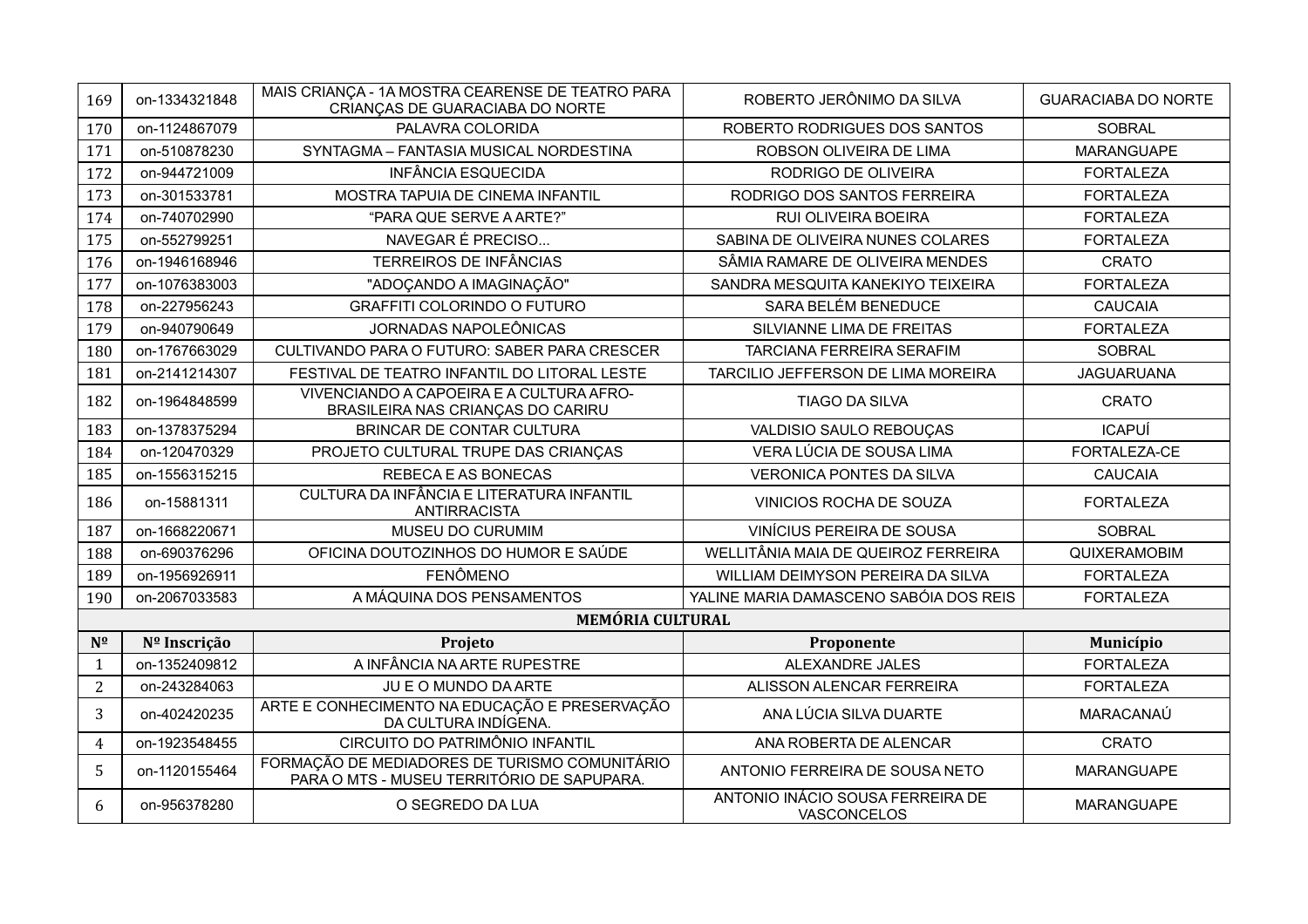| $\overline{7}$ | on-1095896557                                                     | CURUMIM JÁ SABE LER: RODAS DE LEITURA PARA<br>FORTALECER A MEMÓRIA CULTURAL AFROPINDORÂMICA<br>DE CRIANÇAS DE FORTALEZA | ALESSANDRA MOREIRA PRUDENCIO          | <b>FORTALEZA</b>      |  |
|----------------|-------------------------------------------------------------------|-------------------------------------------------------------------------------------------------------------------------|---------------------------------------|-----------------------|--|
| 8              | on-1052927322                                                     | SERTÃO EM MEMÓRIA INFÂNCIA, CULTURA E MEMÓRIA<br>COM OS MESTRES DA CULTURA POPULAR PASSEANDO<br>PELO SERTÕES DE CANINDÉ | AUGUSTO NUNES MEDEIRO                 | CANINDÉ               |  |
| 9              | on-92496195                                                       | NO RASTRO DO BATATÃO: MEMÓRIAS DE ENCANTO NA<br><b>PEROBA</b>                                                           | CINIRA ARRUDA D'ALVA                  | <b>ICAPUÍ</b>         |  |
| 10             | on-1752105701                                                     | CÔCO DA VOLTA: TERRITÓRIOS BRINCANTES!                                                                                  | DUCIA NEILA MACIEL DA ROCHA           | <b>PARACURU</b>       |  |
| 11             | on-711006825                                                      | HISTÓRIAS E LENDAS DAS CRIANÇAS TREMEMBÉ                                                                                | EVELINE SONIELLE SAMPAIO AVELINO      | <b>ITAPIPOCA</b>      |  |
| 12             | on-609646711                                                      | <b>FORTALEZAS</b>                                                                                                       | EVILENE FAÇANHA COSTA                 | <b>FORTALEZA</b>      |  |
| 13             | on-1402099804                                                     | CAMPO DO PATU - PATRIMÔNIO E MEMÓRIA                                                                                    | FELIPE FERREIRA DO NASCIMENTO         | <b>SENADOR POMPEU</b> |  |
| 14             | on-1346255881                                                     | CARAVANA BRINCAR E PRESERVAR                                                                                            | <b>FRANCISCA ERICA PEREIRA</b>        | <b>ACOPIARA</b>       |  |
| 15             | on-995188825                                                      | JOVEM EXPLORADOR E O ECOMUSEU                                                                                           | FRANCISCA MARALINE DA SILVA ROCHA     | <b>PACOTI</b>         |  |
| 16             | on-108225080                                                      | SABERES NA INFÂNCIA: A CULTURA DO COURO NA SALA<br>DE AULA                                                              | <b>FRANCISCO ALVES DE FREITAS</b>     | CARIDADE              |  |
| 17             | on-1089240748                                                     | DE PÉ NO CHÃO, BRINCANDO A TRADIÇÃO                                                                                     | FRANCISCO GILBERTO DA SILVA           | <b>BARBALHA</b>       |  |
| 18             | BRINCADEIRAS NO MEU QUINTAL: TESOUROS DA INFÂNCIA<br>on-247009034 |                                                                                                                         | FRANCISCO JOSÉ DA SILVA MONTEIRO      | <b>FORTALEZA</b>      |  |
| 19             | on-864242412<br>EU ME VI CRIANÇA                                  |                                                                                                                         | FRANCISCO JOSÉ DE FREITAS             | <b>ICAPUÍ</b>         |  |
| 20             | on-2084377238                                                     | FORTALEZA LIBERTA - PERCURSOS DA MEMÓRIA DA<br>ABOLIÇÃO NO ÂMBITO DA CULTURA INFÂNCIA                                   | <b>FRANCISCUS GALBA ALVES RIBEIRO</b> | <b>FORTALEZA</b>      |  |
| 21             | on-252082646                                                      | PÉ DE BRINQUEDO                                                                                                         | IVÂNIA MARY MAIA AMARANTE             | <b>FORTALEZA</b>      |  |
| 22             | on-1238504723                                                     | PLANTANDO E BROTANDO REFERÊNCIAS DA TRADIÇÃO<br>DO TEATRO DE BONECOS POPULAR DO CEARÁ                                   | IZABEL CRISTINA DE VASCONCELOS PINTO  | <b>FORTALEZA</b>      |  |
| 23             | on-1751676758                                                     | MEMORIAL LUIZ GONZAGA - ARTE, CULTURA E EDUCAÇÃO.                                                                       | JOSÉ MARCELO LEAL BARBOSA             | <b>FORTALEZA</b>      |  |
| 24             | on-361657133                                                      | HISTÓRIAS DE PESCADORES: LINHAS A PESCAR<br>HISTÓRIAS E MEMÓRIAS                                                        | JOSÉ VALTEMIR BARREIRA JUNIOR         | <b>FORTALEZA</b>      |  |
| 25             | on-903680626                                                      | LENDAS, MEMÓRIAS, HISTÓRIAS E CANÇÕES DE UM<br>MESTRE.                                                                  | KARINE FREIRE TELES                   | <b>FORTALEZA</b>      |  |
| 26             | on-21637959                                                       | <b>MEMÓRIAS EM FIGURAS</b>                                                                                              | KLEBSON ALBERTO QUEIROZ DE OLIVEIRA   | <b>FORTALEZA</b>      |  |
| 27             | on-882054414                                                      | COQUERIM DO IGUAPE                                                                                                      | KLEVIA CARDOSO DA SILVA               | <b>AQUIRAZ</b>        |  |
| 28             | on-1462910397                                                     | HISTÓRIAS DE ERES: UM ESTUDO DE MEMÓRIA SOBRE A<br>RELAÇÃO DO TERREIRO COM A INFÂNCIA                                   | LIANA CAVALCANTE COSTA                | <b>FORTALEZA</b>      |  |
| 29             | on-1693460693                                                     | REPASSE DE SABERES NO TERREIRO DA CULTURA<br><b>POPULAR</b>                                                             | MARIA GORETTI PEREIRA AMORIM LIMA     | <b>BARBALHA</b>       |  |
| 30             | on-97855992                                                       | VIVA O QUILOMBO!                                                                                                        | MARIA JOSEFA DA CONCEIÇÃO             | <b>PORTEIRAS</b>      |  |
| 31             | on-1863597788                                                     | CAPOEIRA PARA TODOS                                                                                                     | MARIA RAFAELA LIMA FERREIRA           | <b>CAUCAIA</b>        |  |
| 32             | on-1533961639                                                     | CEARÁ PARA COLORIR                                                                                                      | MARÍLIA GABRIELA DE LIMA<br>MARACANAÚ |                       |  |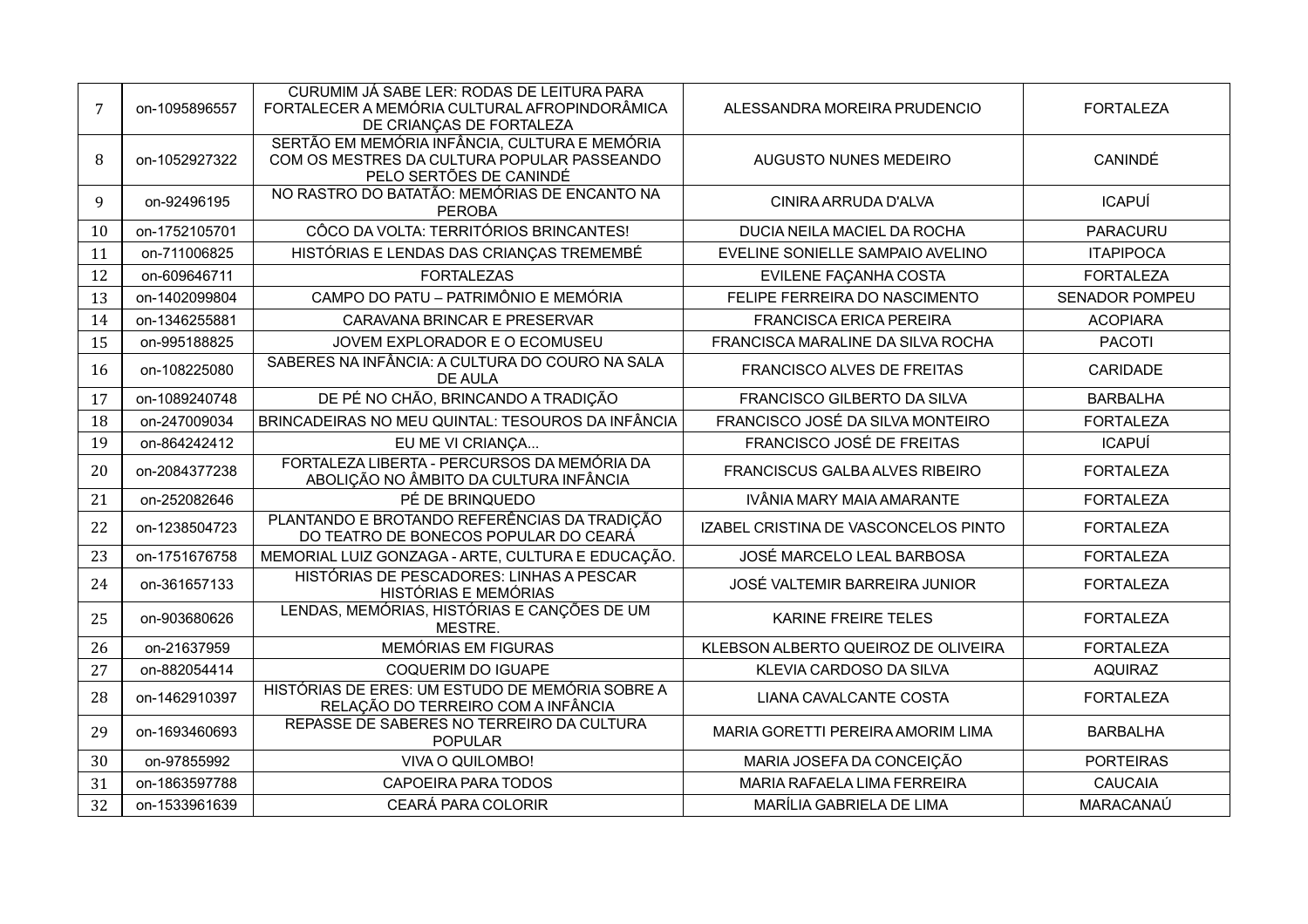| 33             | on-1958824749 | REISADO DOS CURUMINS TREMEMBÉ: BRINCANTES DO PÉ<br><b>DO MORRO</b>                                                       | MATEUS DE CASTRO FERREIRA                        | <b>ITAPIPOCA</b>               |
|----------------|---------------|--------------------------------------------------------------------------------------------------------------------------|--------------------------------------------------|--------------------------------|
| 34             | on-645034325  | "UMA EXPERIÊNCIA ARQUEOLÓGICA"                                                                                           | MONALISA FREITAS VIANA                           | <b>FORTALEZA</b>               |
| 35             | on-1673419752 | PEQUENO GUARDIÃO DOS TESOUROS VIVOS                                                                                      | PAULA SILVEIRA DA CUNHA                          | <b>SOBRAL</b>                  |
| 36             | on-1916152454 | PERCURSOS DA LIBERDADE: EDUCAÇÃO PATRIMONIAL E<br>AMBIENTAL NA CIDADE DA CRIANÇA, FORTALEZA-CE.                          | PAULO SÉRGIO DA SILVA PROBO                      | <b>FORTALEZA</b>               |
| 37             | on-1025193542 | ABCD EDUCANDO COM OS TESOUROS VIVOS DO CEARÁ                                                                             | SHEILA FERNANDES DA SILVA                        | <b>FORTALEZA</b>               |
|                |               | PESQUISA E FORMAÇÃO                                                                                                      |                                                  |                                |
| $N^{\Omega}$   | Nº Inscrição  | Projeto                                                                                                                  | Proponente                                       | Município                      |
| $\mathbf{1}$   | on-1245536166 | MEU QUINTAL É MAIOR DO QUE O MUNDO: CURSO DE<br><b>CINEMA POÉTICO</b>                                                    | <b>ALISSON DA SILVA</b>                          | <b>FORTALEZA</b>               |
| $\overline{2}$ | on-550138953  | ARTES NOS SÍTIOS BOLANDEIRA E SITIO VENHA-VER                                                                            | ALISSON DOS SANTOS                               | <b>BARBALHA</b>                |
| 3              | on-168917314  | 4º ALASTRA CULTURA - HIP-HOP NA INFÂNCIA                                                                                 | ANA CARLA COSTA CALVET                           | <b>FORTALEZA</b>               |
| 4              | on-32860590   | A CULTURA DE PARES INFANTIS: A ARTE COMO<br>FERRAMENTA DE ALFABETIZAÇÃO ECOLÓGICA NO<br>INSTITUTO DE ECOCIDADANIA JURITI | ANA CRISTINA DIÔGO GOMES DE MELO                 | <b>JUAZEIRO DO NORTE</b>       |
| 5              | on-1098664160 | 'RITMOS QUE ENCANTAM'                                                                                                    | ANA PATRICIA DOS SANTOS SOARES TELES             | <b>MERUOCA</b>                 |
| 6              | on-1385243381 | INFÂNCIAS E CULTURA VIVA COMUNITÁRIA - DIÁLOGOS E<br>AÇÕES PARA O BEM VIVER                                              | ANDREZZA ARAÚJO QUEIROZ                          | <b>FORTALEZA</b>               |
| 7              | on-2006727622 | <b>ARTE PARA TODOS</b>                                                                                                   | ANTONIO VELOSO DE ALENCAR                        | <b>FORTALEZA</b>               |
| 8              | on-1822194423 | FOTOPOESIA E CIDADANIA                                                                                                   | <b>CAMILA SANTOS SOUSA</b>                       | <b>FORTALEZA</b>               |
| 9              | on-829431047  | MUSEUS, ARTE E INFÂNCIA: O PROTAGONISMO ARTÍSTICO<br>DE CRIANÇAS E JOVENS NOS SALÕES DE ARTE INFANTIL<br>DO MAUC         | CARLA BIANCA CARNEIRO AMARANTE<br><b>CORREIA</b> | <b>FORTALEZA</b>               |
| 10             | on-1468924415 | <b>CANTAR E BRINCAR</b>                                                                                                  | CLAUDIA MARIA MADEIRO LEITÃO                     | MARACANAÚ                      |
| 11             | on-31929317   | ESCOLINHA DE CINEMA DO CUMBE                                                                                             | CLEOMAR RIBEIRO DA ROCHA                         | <b>ARACATI</b>                 |
| 12             | on-801916645  | MEMÓRIA E CULTURA DA INFÂNCIA                                                                                            | DENILSON ALVES VALENTIM                          | <b>MERUOCA</b>                 |
| 13             | on-552481367  | JARDIM DO PATRIMÔNIO: CURSO DE EDUCAÇÃO<br>PATRIMONIAL PARA CRIANÇAS                                                     | EDILENE DA SILVA BERNARDO                        | <b>REDENÇÃO</b>                |
| 14             | on-1315837233 | PROJETO KIKABUM                                                                                                          | ELISABETE DA SILVA ANTUNES DE OLIVEIRA           | <b>FORTALEZA</b>               |
| 15             | on-1530924710 | STEP POP - TAPETE DE DANÇA                                                                                               | FABIANA LIMA DA SILVA                            | <b>FORTALEZA</b>               |
| 16             | on-261687893  | TU - O MENINO DA CASA AZUL                                                                                               | FELIPE CAMILO MESQUITA KARDOZO                   | <b>FORTALEZA</b>               |
| 17             | on-821452278  | MENINAS PINTANDO O 7 - O ESSENCIAL DO CINEMA                                                                             | FERNANDA SILVIA BARROSO DE OLIVEIRA              | <b>FORTALEZA</b>               |
| 18             | on-322241372  | <b>CINE SABIRÉ</b>                                                                                                       | FLÁVIA BEZERRA MEMÓRIA                           | <b>SÃO GONÇALO DO AMARANTE</b> |
| 19             | on-178855332  | PROJETO: INFÂNCIA, CULTURA E ARTE NO MINIMUSEU<br><b>FIRMEZA</b>                                                         | FRANCISCA PAULA MACHADO                          | <b>FORTALEZA</b>               |
| 20             | on-1656845910 | O AQUILOMBAMENTO POR MEIO DAS MANIFESTAÇÕES<br>ARTÍSTICAS E CULTURAIS NO QUILOMBO SÍTIO VEIGA                            | FRANCISCA TAINARA EUGENIO DA SILVA               | QUIXADÁ                        |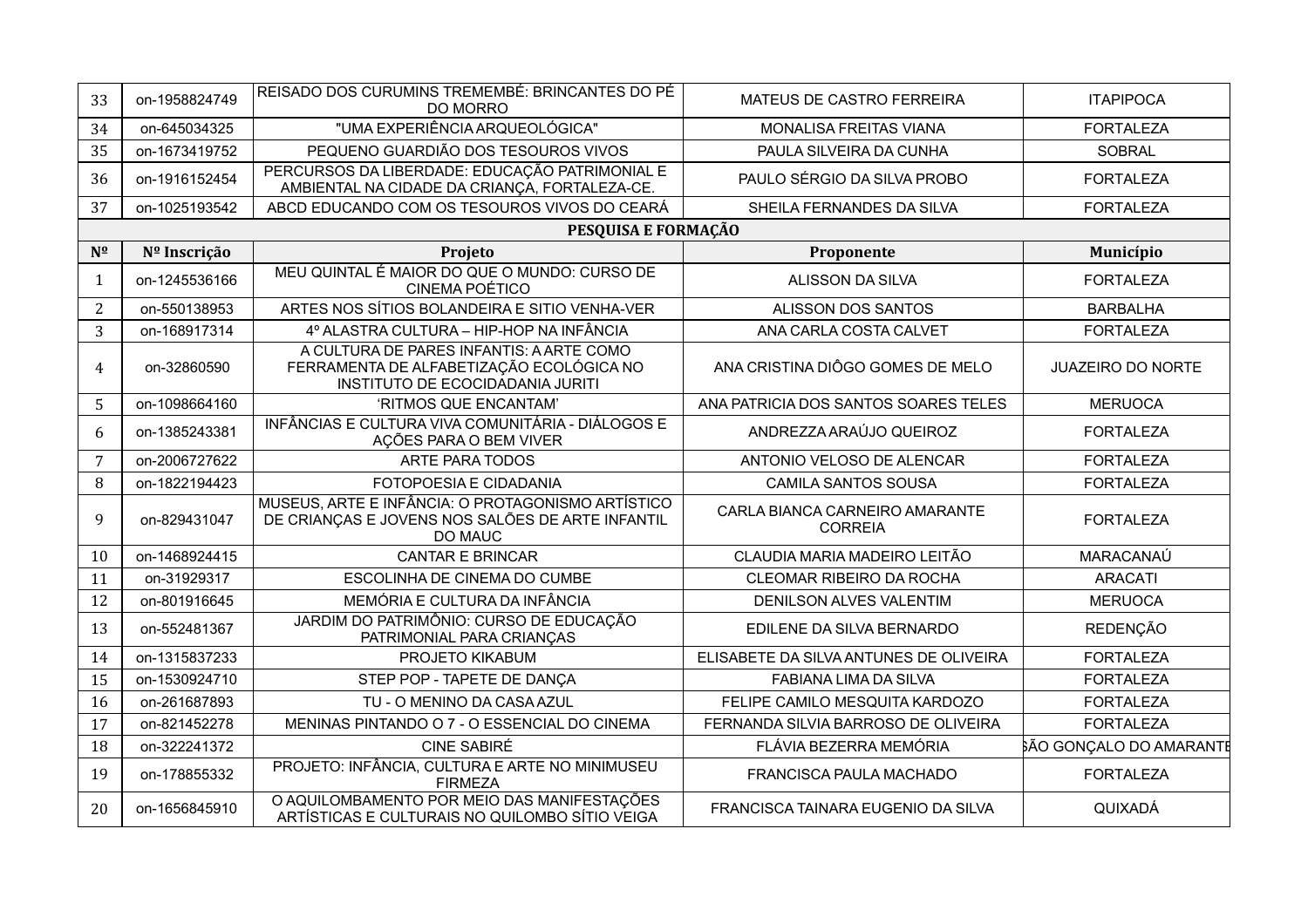| 21 | on-341640253  | MENINOS DO "BEIRA RIO": PESCADORES DE HISTÓRIAS                                                                    | FRANCISCO CANINDÉ TINOCO DE LUNA                    | <b>ARACATI</b>           |
|----|---------------|--------------------------------------------------------------------------------------------------------------------|-----------------------------------------------------|--------------------------|
| 22 | on-832506002  | PLATAFORMA DE ACESSIBILIDADE NA DANÇA                                                                              | FRANCISCO JOSE MARINHO DE OLIVEIRA<br><b>JUNIOR</b> | <b>FORTALEZA</b>         |
| 23 | on-642190199  | CAJUARTE: CRIANÇA, CAJU E ARTE                                                                                     | GLEICY JANE DOS SANTOS MARTINS                      | <b>ITAITINGA</b>         |
| 24 | on-1020748238 | AÇÕES PARA GIGANTOAR: INFÂNCIA E CONVÍVIO<br><b>INTERCULTURAL</b>                                                  | <b>GYL GIFFONY ARAUJO MOURA</b>                     | <b>FORTALEZA</b>         |
| 25 | on-1003519875 | CONEXÃO AFRO CULTURAL                                                                                              | HERBERT FERREIRA DOS SANTOS SOUSA                   | <b>TRAIRI</b>            |
| 26 | on-1766786758 | CINE JAPUARA- MOSTRA CURUMIM                                                                                       | <b>IAGO BARRETO SOARES</b>                          | <b>FORTALEZA</b>         |
| 27 | on-1650722944 | CORPO, DANÇA E INFÂNCIA - CONSTRUÇÕES PARA O<br><b>FUTURO</b>                                                      | ISABEL MARIA DE ARAUJO BOTELHO                      | <b>FORTALEZA</b>         |
| 28 | on-1220693283 | PROJETO OLHAR NA GENTE                                                                                             | IVÂNIA MARIA DE SOUSA                               | <b>SOBRAL</b>            |
| 29 | on-431192131  | "MAMULENGAR": FORMAÇÃO E SALVAGUARDA DA<br><b>TRADIÇÃO</b>                                                         | <b>IVONEIDE RODRIGUES PINTO</b>                     | . FORTALEZA              |
| 30 | on-1724931795 | FORMAÇÃO DE VIDEASTAS RIBEIRINHO - IBEJIS                                                                          | JAQUELINE LIMA PEREIRA                              | <b>FORTALEZA</b>         |
| 31 | on-141580768  | CAPOEIRAGEM - EDUCAÇÃO DO CORPO E LEGADO<br><b>CULTURAL</b>                                                        | JOSE EDSON OLIVEIRA DE SOUSA                        | <b>ITAPIPOCA</b>         |
| 32 | on-144008148  | ACADEMIA DO RISO GERAÇÃO ALFA: PALHAÇARIA PARA A<br>NOVA INFÂNCIA                                                  | JOSÉ HOLANDA DE LIMA NETO                           | MARACANAÚ                |
| 33 | on-1318219037 | MANDINGA NA RIBEIRA CULTURA AFRO-BRASILEIRA NA<br>PRIMEIRA INFÂNCIA                                                | JOSÉ JONES CRUZ SOUSA                               | <b>GROAÍRAS</b>          |
| 34 | on-965216782  | PROJETO INFÂNCIA NAS ARTES                                                                                         | JOSE LUCIANO BENTO                                  | <b>ITAITINGA/CE</b>      |
| 35 | on-1390547707 | "JOÃO, A PLANTAÇÃO DE FEIJÃO E A BICICLETA: UMA<br>INVESTIGAÇÃO ATITUDINAL DO CORPO"                               | JOSÉ MAGNO DE CARVALHO SOUSA                        | <b>PACAJUS</b>           |
| 36 | on-901976806  | LAPINHA DA MINHA INFÂNCIA                                                                                          | JOSE MURILO BERNARDINO DOS SANTOS                   | <b>JUAZEIRO DO NORTE</b> |
| 37 | on-126843462  | FORMAÇÃO DE INTÉRPRETES DE LIBRAS PARA ATUAÇÃO<br>EM CONTEXTO CULTURAL INFANTIL                                    | JOSÉ VINÍCIUS DE MELO SCHEFFER                      | <b>CAUCAIA</b>           |
| 38 | on-909837831  | PROJETO FABRICANDO SOM                                                                                             | KEYLIANE CRISTIAN DE FREITAS ESTEVES                | <b>FORTALEZA</b>         |
| 39 | on-294734714  | LEITURA: IMAGINAÇÃO A MIL                                                                                          | LEANDRA MARIANA COSTA DE ALMEIDA                    | <b>FORTALEZA</b>         |
| 40 | on-685776398  | ESPETÁCULO DAS ARTES                                                                                               | <b>LEANDRO SARAIVA SENA</b>                         | <b>HIDROLÂNDIA</b>       |
| 41 | on-292487708  | PROJETO AURORA                                                                                                     | LENILSON MARQUES COELHO                             | <b>FORTALEZA</b>         |
| 42 | on-1142764627 | PROJETO MITÃ - FORMAÇÃO CULTURAL                                                                                   | <b>LEONARDO SILVA SIDNEY</b>                        | <b>FORTALEZA</b>         |
| 43 | on-397944265  | CRIANÇA NÃO TRABALHA, CRIANÇA DA TRABALHO - A<br>ARTÉ COMO FERRAMENTA DE ÉMPODERAMENTO<br>SOCIOCULTURAL DA CRIANÇA | LÍVIO DIEGO DUARTE BRANDÃO                          | CRATO                    |
| 44 | on-1544359784 | BANCO DE EXPERIÊNCIAS CULTURA E INFÂNCIA                                                                           | LORENA CINTIA SOARES DE MATOS                       | <b>FORTALEZA</b>         |
| 45 | on-402475575  | PROJETO BRINCANDO COMO ANTIGAMENTE                                                                                 | LUAN NYCOLLAS MARTINS DA SILVA                      | <b>CAUCAIA</b>           |
| 46 | on-2145726906 | GERAÇÃO FUTURO                                                                                                     | LUIS CLAUDIO MARTINS DOS SANTOS                     | <b>FORTALEZA</b>         |
| 47 | on-306857996  | ESCOLA EM REDE PEQUENOS NARRADORES PELO<br><b>INTERIOR DO CEARÁ</b>                                                | LUISETE CARVALHO COSTA                              | <b>FORTALEZA</b>         |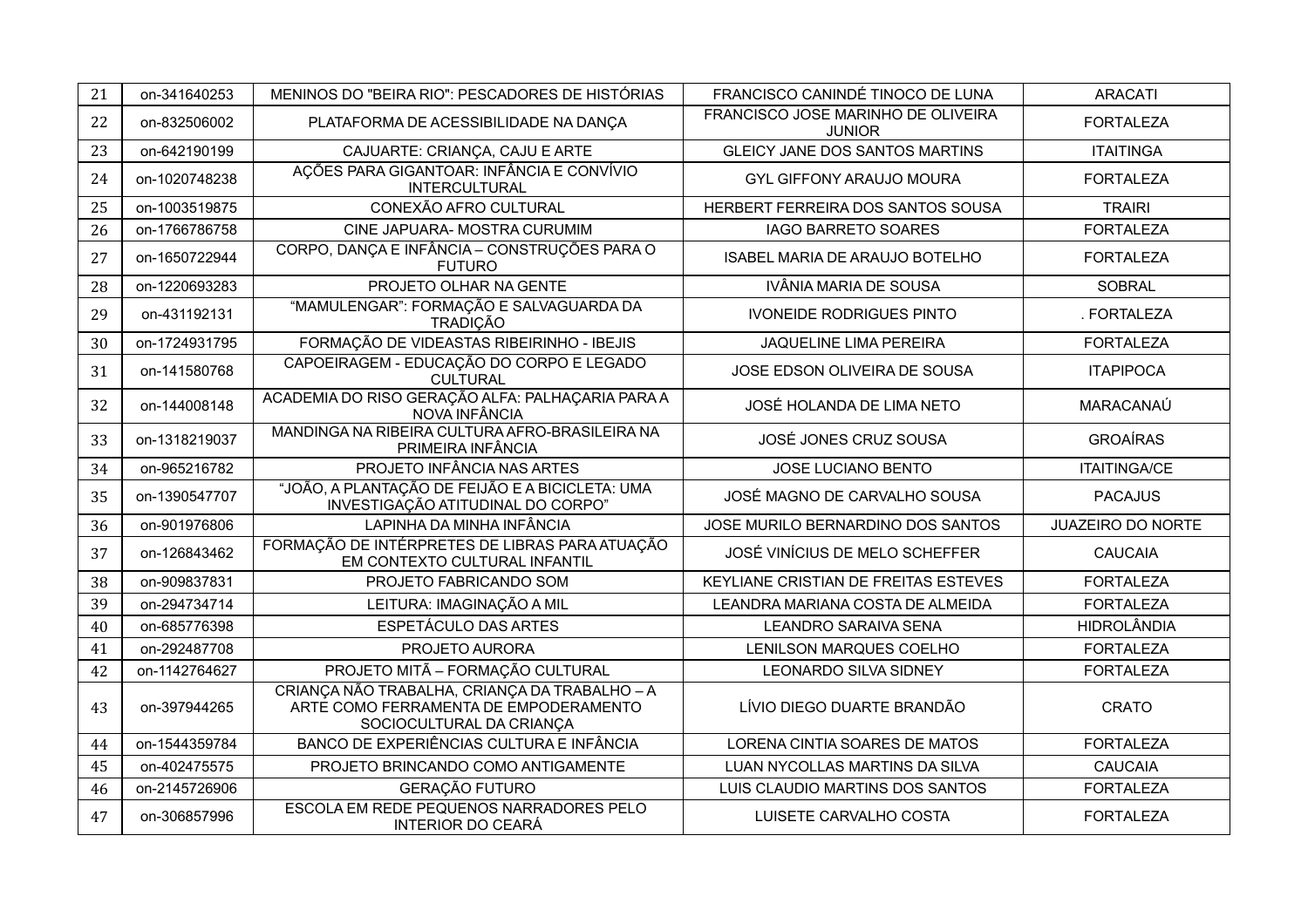| 48 | on-979381378  | (RE)CONTANDO AS HISTÓRIAS DO CEARÁ: NARRATIVAS DE<br>LUTA DOS POVOS SILENCIADOS                                                                                                  | <b>LUIZETE VICENTE DA SILV</b>                      | <b>FORTALEZA</b>         |
|----|---------------|----------------------------------------------------------------------------------------------------------------------------------------------------------------------------------|-----------------------------------------------------|--------------------------|
| 49 | on-1434205928 | <b>INFÂNCIA JUNINA</b>                                                                                                                                                           | MARCELLO EMILIANO PEREIRA GIRÃO                     | <b>MORADA NOVA</b>       |
| 50 | on-1348697221 | CONHECENDO O MEU CEARÁ                                                                                                                                                           | MARIA CLARA TELES DOURADO DE ARAGÃO                 | <b>SOBRAL</b>            |
| 51 | on-74658879   | ARTE-EDUCAÇÃO PARA AS PRIMEIRAS INFÂNCIAS: (RE)<br>INVENÇÕES DAS PRÁTICAS PEDAGÓGICAS DE<br>PROFESSORAS.                                                                         | MARIA ELZILENE MOREIRA NÓBREGA E<br><b>OLIVEIRA</b> | <b>PACAJUS</b>           |
| 52 | on-1072133496 | AFETOS, AUTISMOS, ARTES: RESIDÊNCIAS CRIATIVAS DE<br>ARTES CÊNICAS E MÚSICA COM E PARA CRIANÇAS<br>DENTRO DO ESPECTRO AUTISTA, PROFISSIONAIS DA<br>EDUCAÇÃO, DE SAÚDE E ARTISTAS | MARIA REJANE REINALDO                               | <b>FORTALEZA</b>         |
| 53 | on-1204844148 | MEU PRIMEIRO LIVRO                                                                                                                                                               | MARIA VALDETE LEMOS RODRIGUES                       | <b>CANINDÉ</b>           |
| 54 | on-1176845587 | CRIANÇA(EN)CENA: TODA ESCOLA PODE SER UM PALCO!                                                                                                                                  | MÔNICA LARISSA ALVES DE SOUZA                       | <b>RUSSAS</b>            |
| 55 | on-513676231  | CURUMIS GUARDIÕES DA MEMÓRIA                                                                                                                                                     | MURILLO SALES DA SILVA                              | <b>CAUCAIA</b>           |
| 56 | on-2014915558 | ATELIÊ DE ARTE PARA CRIANÇAS                                                                                                                                                     | NÁDIA MARIA FERREIRA DE SOUSA                       | <b>FORTALEZA</b>         |
| 57 | on-2132759458 | ENCANTAR É CANTAR                                                                                                                                                                | PRISCILA BEZERRA RIBEIRO                            | <b>FORTALEZA</b>         |
| 58 | on-1262767872 | EU, VOCÊ, A ESCOLA E A CAPOEIRA                                                                                                                                                  | RAFAEL CHAVES LESSA DE CASTRO                       | <b>FORTALEZA</b>         |
| 59 | on-1632441330 | ZERINHO OU UM!                                                                                                                                                                   | RAYLANE MAYARA NERES DE SOUSA                       | <b>SOBRAL</b>            |
| 60 | on-347495828  | <b>JOVEM CINEASTA</b>                                                                                                                                                            | REGINALDO ALMEIDA DA SILVA                          | <b>PACATUBA</b>          |
| 61 | on-83327556   | FORMAÇÃO PARA AGENTES DE CULTURA INFÂNCIA DO<br><b>CEARÁ</b>                                                                                                                     | <b>SARAH RIBEIRO MATOS</b>                          | <b>FORTALEZA</b>         |
| 62 | on-1012425191 | CANTA CORDEL CULTURA E INFÂNCIA                                                                                                                                                  | SUZANA DE SOUZA COSTA                               | <b>FORTALEZA</b>         |
| 63 | on-222973731  | UKILOMBO - CORPO BRINCANTE                                                                                                                                                       | <b>TATIANA MARTINS MELO</b>                         | <b>FORTALEZA</b>         |
| 64 | on-1160206819 | MEMÓRIA, CULTURA POPULAR E INFÂNCIA                                                                                                                                              | <b>TEREZINHA MATOS SÁ</b>                           | <b>SENADOR POMPEU</b>    |
| 65 | on-1500469945 | CURSO DE NOÇÕES BÁSICAS DE TEATRO - A CRIANÇA E O<br>TEATRO: JOGOS TEATRAIS E DRAMÁTICOS NA INFÁNCIA                                                                             | THIAGO DA COSTA GOMES                               | <b>FORTALEZA</b>         |
| 66 | on-1924822377 | OUTUBRO TEATRAL NO SERTÃO CENTRAL                                                                                                                                                | THIAGO LOPES LESSA                                  | QUIXADÁ                  |
| 67 | on-146765679  | FAZENDO ARTE: DE ARTISTAS PARA CRIANÇAS                                                                                                                                          | THYCIANE COSTA DA SILVA                             | <b>HORIZONTE</b>         |
| 68 | on-1686842232 | AUTOIDENTIDADE: POÉTICAS E RELAÇÕES DO<br>MAMULENGO NO AUTORRETRATO                                                                                                              | <b>TIAGO GOMES DUARTE</b>                           | <b>FORTALEZA</b>         |
| 69 | on-408433620  | <b>ESCOLA DE MUSICAIS: O CORPO BRINCANTE NO</b><br><b>TERRITÓRIO CURUMIM!</b>                                                                                                    | VALÉRIA MARIA SILTON PINHEIRO                       | <b>JUAZEIRO DO NORTE</b> |
| 70 | on-1186998173 | <b>REDE CURUMIM</b>                                                                                                                                                              | <b>VINÍCIUS CHAVES ALMEIDA</b>                      | <b>SOBRAL</b>            |
| 71 | on-747002344  | GRUPO DE ESTUDO E PRÁTICA EM FOTOGRAFIA - FEIXE<br>DE LUZ                                                                                                                        | VITOR CÁSSIO TEIXEIRA                               | <b>SOBRAL</b>            |
| 72 | on-1919688744 | PROJETO NOVA VIDA - FORMAÇÃO EM PRÁTICAS<br><b>CONTEMPORÂNEAS</b>                                                                                                                | VITÓRIA MARIA DOS SANTOS ALVES                      | <b>FORTALEZA</b>         |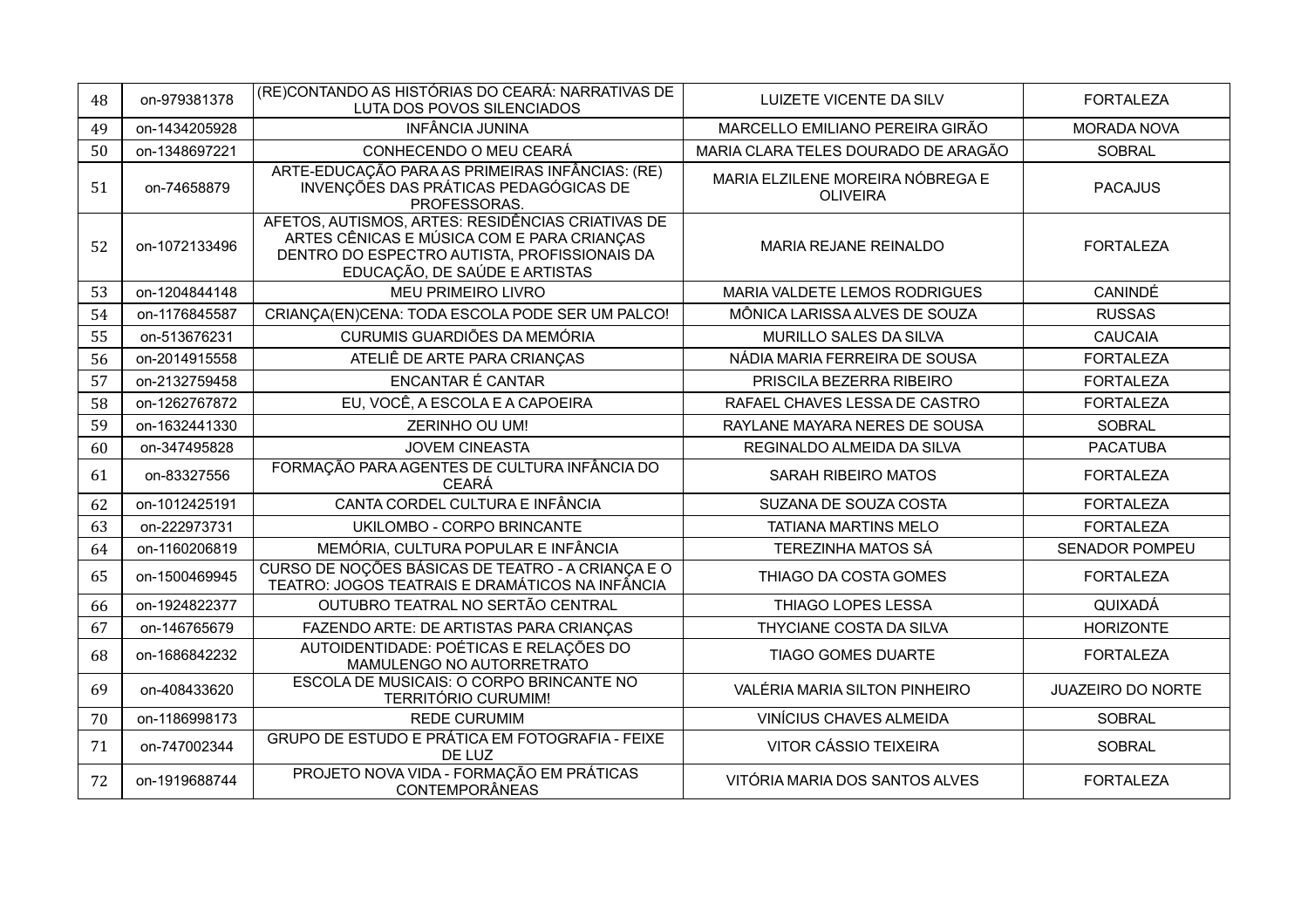



## **II EDITAL CULTURA INFÂNCIA 2022 RESULTADO PRELIMINAR DA HABILITAÇÃO DA INSCRIÇÃO - DIVULGADO EM 04/03/2022**

| LISTA DE INABILITADOS |                                                                                                   |                                                               |                                                 |                                    |                                                                                          |  |  |  |
|-----------------------|---------------------------------------------------------------------------------------------------|---------------------------------------------------------------|-------------------------------------------------|------------------------------------|------------------------------------------------------------------------------------------|--|--|--|
|                       | CRIAÇÃO, PRODUÇÃO, CIRCULAÇÃO E FRUIÇÃO - CRIAÇÃO, PRODUÇÃO, CIRCULAÇÃO E FRUIÇÃO - R\$ 30.000,00 |                                                               |                                                 |                                    |                                                                                          |  |  |  |
| $N^{\Omega}$          | Nº Inscrição                                                                                      | Projeto                                                       | Proponente                                      | <b>Município</b>                   | Motivo da Inabilitação                                                                   |  |  |  |
|                       | on-794244708                                                                                      | LIVRO A FAMÍLIA DO REI E O DRAGÃO                             | CÍCERO MAIA DE FREITAS                          | QUIXADÁ                            | Descumprimento do Item 18.F.                                                             |  |  |  |
| 2                     | on-2096526902                                                                                     | CIDADANIA E MEIO AMBIEN                                       | FRANCISCO ALVES GALDINO                         | <b>FORTALEZA</b>                   | Descumprimento do Item 18.F.                                                             |  |  |  |
| 3                     | on-243020925                                                                                      | MISS MISTER MUNDO BRASIL                                      | MIRELLA FERREIRA ALMEIDA                        | <b>FORTALEZA</b>                   | Descumprimento: Item 13. , Item 18.E., Item<br>18.F., Item 18.D., Item 18.C., Item 21.C. |  |  |  |
| 4                     | on-1131690017                                                                                     | NAVEGADORES DA LITERATURA:<br>DESBRAVANDO O MAR DE LIVROS     | ANTONIO MARQUES LUCAS<br><b>PIMENTA</b>         | <b>PACAJUS</b>                     | Descumprimento do Item 18.D.                                                             |  |  |  |
| 5                     | on-352785562                                                                                      | A INFLUÊNCIA AFRO BRASILEIRA NOS<br>TAMBORES DE PERCUSSÃO     | ANTONIO NILO DOS SANTOS<br><b>MACIEL</b>        | CANINDÉ                            | Descumprimento do Item 21.C.                                                             |  |  |  |
| 6                     | on-584807864                                                                                      | O MENINO DOS CABELOS COR DE SONHO                             | <b>ANTONIO TAVARES DE</b><br>SOUSA NETOS        | <b>FORTALEZA</b>                   | Descumprimento do Item 13.                                                               |  |  |  |
| 7                     | on-1782991022                                                                                     | CONFIA BRASIL TERRITÓRIOS<br>BRINCANTES E OFICINAS DO BRINCAR | ARIANE ALVES RIBEIRO DE<br><b>BRITO</b>         | <b>FORTALEZA</b>                   | Descumprimento: Item 13. , Item 21.C.                                                    |  |  |  |
| 8                     | on-1697074711                                                                                     | AS SETE ARTES DO BOITATÁ                                      | <b>BENEDITO TEIXEIRA DE</b><br>SOUSA            | <b>FORTALEZA</b>                   | Descumprimento do Item 18.F.                                                             |  |  |  |
| 9                     | on-1972378500                                                                                     | QUE NOSSA TRADIÇÃO ALCANCE O<br>MUNDO!                        | <b>CICERO FRANK SEVERINO DA</b><br><b>SILVA</b> | <b>JUAZEIRO DO</b><br><b>NORTE</b> | Descumprimento do Item 18.F.                                                             |  |  |  |
| 10                    | on-18048313                                                                                       | LIVE ESPETÁCULO JUNINO MIRIM                                  | <b>CLAUDIO LUCAS ALVES</b><br><b>REBOUCAS</b>   | <b>ICAPUÍ</b>                      | Descumprimento do Item 21.C.                                                             |  |  |  |
| 11                    | on-1889690018                                                                                     | PROJETO CULTURA, ARTE E LAZER NA<br><b>PRACA</b>              | CLÊUDIA HENRIQUE DE LIMA                        | <b>TAUÁ</b>                        | Descumprimento do Item 21.C.                                                             |  |  |  |
| 12                    | on-1750755065                                                                                     | <b>CIRCUITO BRINCAR E CANTAR</b>                              | DEREK COSTA VELASCO                             | JIJOCA DE<br><b>JERICOACOARA</b>   | Descumprimento do Item 18.F.                                                             |  |  |  |
| 13                    | on-373951259                                                                                      | PONTEAR - ARTE, CULTURA E MÚSICA<br>PARA AS COMUNIDADES.      | EDGAR ALVES MARINHEIRO<br><b>NETO</b>           | <b>PARACURU</b>                    | Descumprimento do Item 13.                                                               |  |  |  |
| 14                    | on-1125275648                                                                                     | <b>MALA VIAJANTE</b>                                          | <b>EMANUELLE DE ABREU</b><br>CÂMARA SILVA       | CAUCAIA                            | Descumprimento do Item 13.                                                               |  |  |  |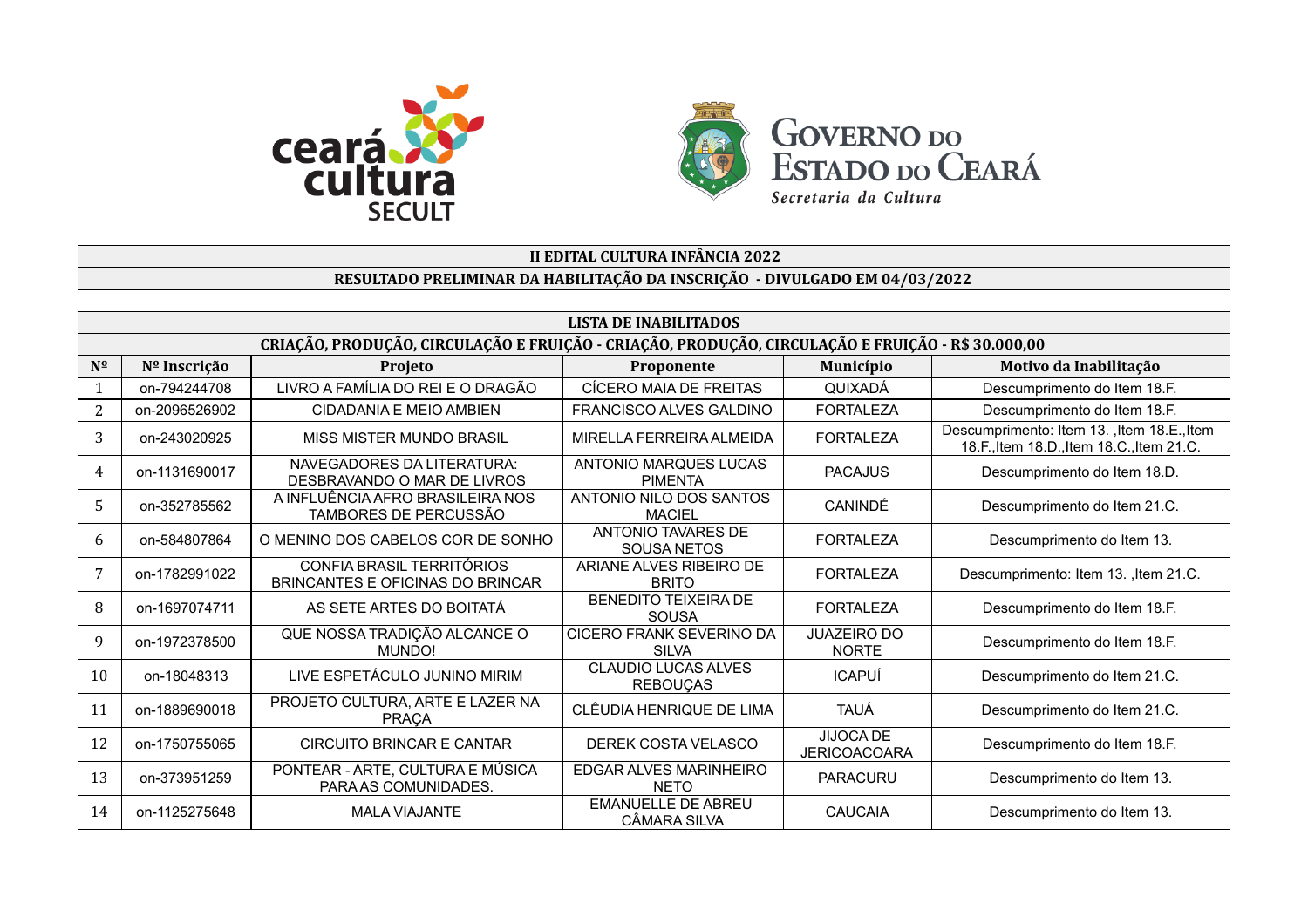| 15 | on-540560292                                                                                      | FORTALEZA FIGURINHAS DO BODE IOIÔ                                         | FATIMA ROSÁRIO DE MARIA<br><b>LINHARES</b>         | <b>FORTALEZA</b>                   | Descumprimento do Item 18.F.           |  |
|----|---------------------------------------------------------------------------------------------------|---------------------------------------------------------------------------|----------------------------------------------------|------------------------------------|----------------------------------------|--|
| 16 | on-1647849727                                                                                     | SORRISOS NA ROTA DO SOL POENTE                                            | <b>FELIPE ABREU PEREIRA</b>                        | <b>FORTALEZA</b>                   | Descumprimento: Item 13. , Item 18.E.  |  |
| 17 | on-1249389660                                                                                     | DANÇA CRIANÇA                                                             | <b>FRANCISCO JOSIANO</b><br><b>CORREIA NUNES</b>   | <b>CAUCAIA</b>                     | Descumprimento: Item 18.D., Item 18.C. |  |
| 18 | on-489306068                                                                                      | O MACACO SABIDO                                                           | <b>FRANCISCO LUCIANO DA</b><br><b>SILVA</b>        | <b>CRATO</b>                       | Descumprimento: Item 18.D., Item 21.C. |  |
| 19 | on-1979272477                                                                                     | <b>CULTURAÇÃO</b>                                                         | <b>GEORGE MARCONI SOUSA</b><br><b>SILVA</b>        | <b>FORTALEZA</b>                   | Descumprimento do Item 13.             |  |
| 20 | on-755716918                                                                                      | OS BARDOS - CANTADORES DE HISTÓRIAS                                       | <b>GLAUVER DE SOUZA GONDIM</b>                     | <b>FORTALEZA</b>                   | Descumprimento do Item 13.             |  |
| 21 | on-1132153099                                                                                     | <b>COSTURANDO HISTÓRIAS PELOS</b><br>ESPAÇOS PÚBLICOS DE FORTALEZA        | <b>IGOR NATHAN BENÍCIO</b><br>MARANHÃO             | <b>FORTALEZA</b>                   | Descumprimento do Item 18.F.           |  |
| 22 | on-567042322                                                                                      | ZUM ZUM BLACK BOY - UM SUPER-HERÓI<br>DA QUEBRADA                         | <b>LUCIANO BARBOSA</b><br>APOLINÁRIO               | <b>JUAZEIRO DO</b><br>NORTE-CE     | Descumprimento do Item 13.             |  |
| 23 | on-1209540784                                                                                     | <b>ARTEPINTANDO</b>                                                       | <b>MARCOS ARANHA FERREIRA</b>                      | <b>APUIARÉS</b>                    | Descumprimento: Item 18.E., Item 18.C. |  |
| 24 | on-210850169                                                                                      | PEQUENO DI O ARTISTA BRINCANTE                                            | <b>MARIA EURILENE MACIEL DA</b><br>SILVA . A SILVA | <b>FORTALEZA</b>                   | Descumprimento do Item 21.C.           |  |
| 25 | on-958146224                                                                                      | MATILDA, A BONECA MEDROSA                                                 | <b>MARIA NEIDE BATISTA DE</b><br><b>OLIVEIRA</b>   | <b>CAUCAIA</b>                     | Descumprimento: Item 13. , Item 18.D.  |  |
| 26 | on-1829661644                                                                                     | "ORA BOLAS EM CIRCULAÇÃO - A SAGA<br>PELO INTERIOR"                       | MAYARA MARIA CAVALCANTE<br><b>LEAL</b>             | <b>FORTALEZA</b>                   | Descumprimento do Item 18.C.           |  |
| 27 | on-2120163365                                                                                     | ILUSTRES - OFICINA DE DESENHO<br><b>ARTÍSTICO</b>                         | MIRELA RIJO FERREIRA                               | <b>JUAZEIRO DO</b><br><b>NORTE</b> | Descumprimento do Item 18.D.           |  |
| 28 | on-349979925                                                                                      | <b>BIBLIOTECA DE CORES</b>                                                | <b>NARAH ADJANE SALES E</b><br><b>SOUSA</b>        | <b>FORTALEZA</b>                   | Descumprimento do Item 13.             |  |
| 29 | on-1369141312                                                                                     | <b>CRIANÇAS MUSICAIS - 2 POLOS</b>                                        | <b>PAULO ROGÉRIO DE</b><br>OLIVEIRA JALES          | <b>FORTALEZA</b>                   | Descumprimento do Item 18.F.           |  |
| 30 | on-1850682140                                                                                     | CIRCULAÇÃO DO LIVRO INFANTIL "VOVÓ<br>ALICE, COSTUREIRA E CONSELHEIRA".   | RACHEL GARCIA BASTOS DE<br>ARAÚJO                  | <b>FORTALEZA</b>                   | Descumprimento do Item 18.D.           |  |
| 31 | on-722470473                                                                                      | COLÔNIA DE FÉRIAS - PINTANDO O<br><b>DIREITO DE BRINCAR</b>               | <b>REGINEIDE MARIA SOARES</b>                      | <b>CAMPOS SALES</b>                | Descumprimento do Item 18.D.           |  |
| 32 | on-176570737                                                                                      | A RUA TAMBÉM É DAS CRIANÇAS                                               | REJANE RAMOS DA SILVA                              | <b>FORTALEZA</b>                   | Descumprimento do Item 13.             |  |
| 33 | on-323949782                                                                                      | PAR OU ÍMPAR - RESGATANDO E<br>CANTANDO BRINCADEIRAS ANTIGAS              | SAMILA BENTO DOS SANTOS                            | <b>FORTALEZA</b>                   | Descumprimento do Item 18.F.           |  |
| 34 | on-265904355                                                                                      | <b>INOVAR PARA INCLUIR: O LÚDICO E A</b><br>ACESSIBILIDADE PARA A CULTURA | SONIA MARIA FERREIRA<br><b>BARSOSA</b>             | <b>CAUCAIA</b>                     | Descumprimento do Item 18.D.           |  |
| 35 | on-941893675                                                                                      | CONTE-ME UMA HISTÓRIA                                                     | <b>TIBERIO ALVES MOREIRA</b>                       | <b>FORTALEZA</b>                   | Descumprimento: Item 18.F., Item 18.D. |  |
| 36 | on-354226220                                                                                      | ECOINSTRUMENTO / O SOM QUE VEM DO<br><b>LIXO</b>                          | WLADIZA MESQUITA SILVA                             | <b>FORTALEZA</b>                   | Descumprimento do Item 18.F.           |  |
| 37 | on-513886967                                                                                      | "LINDOMAR E A VIAGEM NO TEMPO"                                            | <b>KEVEN VILMAR DA SILVA</b><br><b>ROCHA</b>       | <b>FORTALEZA</b>                   | Descumprimento do Item 13.             |  |
|    | CRIAÇÃO, PRODUÇÃO, CIRCULAÇÃO E FRUIÇÃO - CRIAÇÃO, PRODUÇÃO, CIRCULAÇÃO E FRUIÇÃO - R\$ 46.290,00 |                                                                           |                                                    |                                    |                                        |  |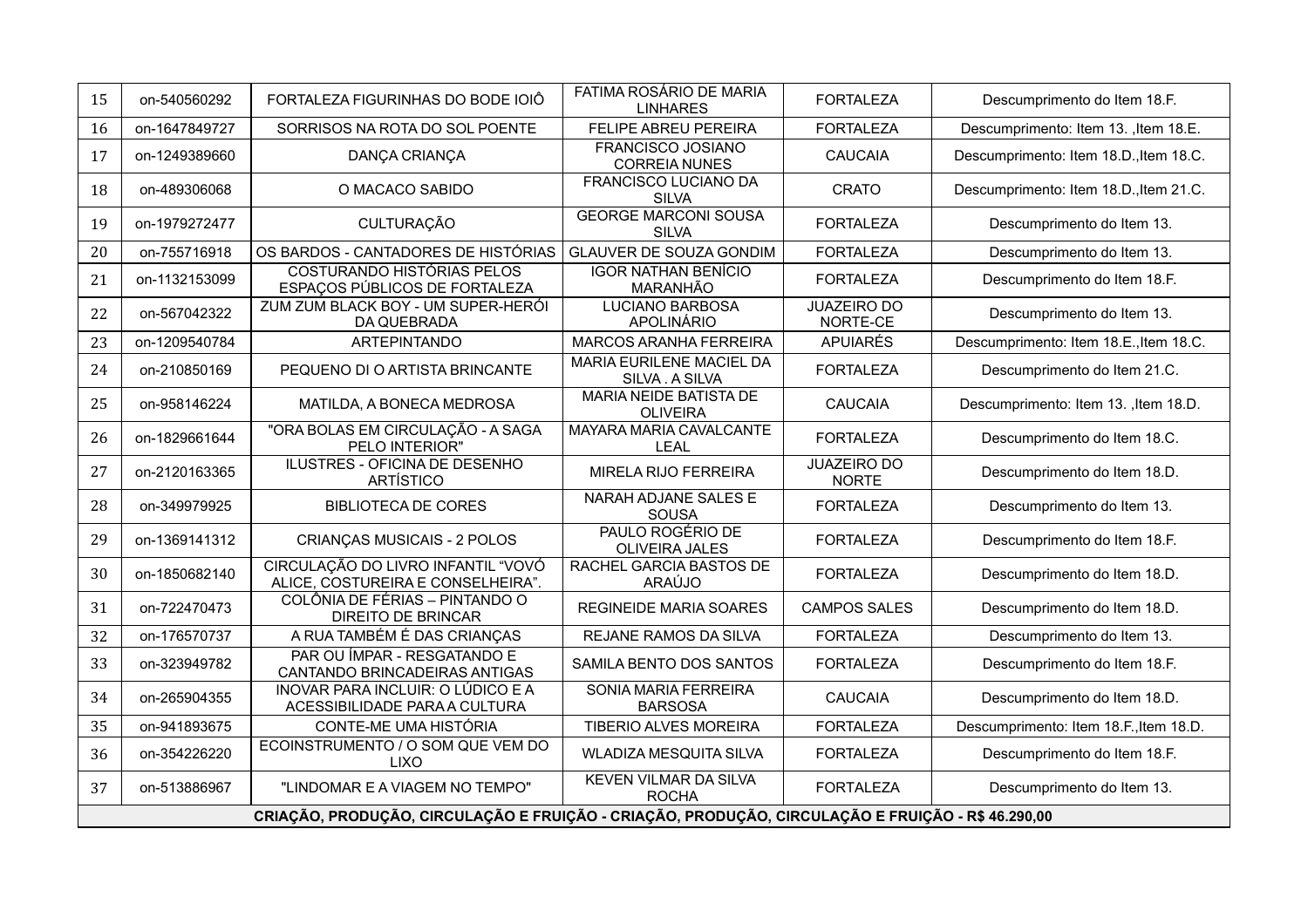| $N^{\Omega}$   | Nº Inscrição  | Projeto                                                                                                                 | Proponente                                           | Município                             | Motivo da Inabilitação                 |
|----------------|---------------|-------------------------------------------------------------------------------------------------------------------------|------------------------------------------------------|---------------------------------------|----------------------------------------|
| 1              | on-443504822  | NORBELIA DUARTE SIEBRA                                                                                                  | NORBELIA DUARTE SIEBRA                               | <b>CRATO</b>                          | Descumprimento: Item 18.E., Item 21.C. |
| $\overline{2}$ | on-52176758   | SANA CRIANÇAS                                                                                                           | <b>RICARDO SÁ BUSGAIB</b><br><b>JUNIOR</b>           | <b>FORTALEZA</b>                      | Descumprimento: Item 13. , Item 18.D.  |
| 3              | on-860058918  | PROTAGONISMO INFANTIL QUILOMBOLA,<br>TEMA: FORTALECIMENTO DA IDENTIDADE<br>CULTURAL EM CONCEIÇÃO DOS<br><b>CAETANOS</b> | ADAILDO CAETANO                                      | <b>TURURU</b>                         | Descumprimento do Item 18.F.           |
| 4              | on-1575506883 | CONTEXTUALIZANDO A CULTURA<br>POPULAR POR MEIO DO ENSINO LÚDICO.                                                        | ANA CARLA PINHEIRO ALVES                             | <b>LAVRAS DA</b><br><b>MANGABEIRA</b> | Descumprimento do Item 18.D.           |
| 5              | on-679874162  | PROJETO RUA DO BRINCAR                                                                                                  | ANDREA CAVALCANTE DOS<br><b>SANTOS</b>               | <b>FORTALEZA</b>                      | Descumprimento do Item 18.D.           |
| 6              | on-1439324843 | DAS REDES SOCIAIS AOS PALCOS                                                                                            | ANDREA CHAVES MAIA                                   | <b>TABULEIRO DO</b><br><b>NORTE</b>   | Descumprimento: Item 18.E., Item 18.D. |
| 7              | on-1448365213 | BRINCADEIRA DE CRIANÇA                                                                                                  | ANTÔNIA MENDES SALES                                 | <b>OCARA</b>                          | Descumprimento: Item 18.E., Item 18.F. |
| 8              | on-495525311  | HISTÓRIA E EDUCAÇÃO COM O MUSEU DO<br><b>SERTÃO</b>                                                                     | ANTONIO GILVAN INÁCIO DE<br><b>SALES</b>             | <b>MADALENA</b>                       | Descumprimento do Item 18.F.           |
| 9              | on-966988068  | PIFARIZANDO DE DENTRO PRA FORA                                                                                          | <b>ANTONIO REIVISSON DA</b><br><b>SILVA TORRES</b>   | <b>AQUIRAZ</b>                        | Descumprimento do Item 13.             |
| 10             | on-1333346233 | TEARZINHO DE SONHOS - O BRINCAR<br>COMO INSTRUMENTO DE SALVAGUARDA<br>DA RENDA DE FILÉ.                                 | <b>CLAISA KENNE GOMES DE</b><br><b>FIGUEIREDO</b>    | <b>JAGUARIBE</b>                      | Descumprimento do Item 18.C.           |
| 11             | on-2125823803 | MARIA SEVERINA BRASILEIRA DA SILVA                                                                                      | CLÁUDIO HENRIQUE TOMAZ<br><b>IVO</b>                 | <b>FORTALEZA</b>                      | Descumprimento do Item 18.F.           |
| 12             | on-679438565  | I FESTIVAL INFANTIL DE CULTURA<br>POPULAR DO MORRO BRANCO.                                                              | <b>DIMAS DA SILVA OLIVEIRA</b>                       | <b>BEBERIBE</b>                       | Descumprimento: Item 18.D., Item 21.C. |
| 13             | on-1590446043 | GRAÇA E PAZ - 2A EDIÇÃO                                                                                                 | DORA ISABEL DO ARAÚJO<br>ANDRADE                     | <b>FORTALEZA</b>                      | Descumprimento do Item 13.             |
| 14             | on-326200092  | <b>BRASILEIRINHOS - TRADIÇÕES</b><br>POPULARES NA INFÂNCIA NO MUNICÍPIO<br>DE PACATUBA/CE.                              | EDMAR LUIZ DE SOUSA                                  | <b>PACATUBA</b>                       | Descumprimento do Item 21.C.           |
| 15             | on-902111446  | CARAVANA CULTURAL CRAJUBAR - ENTRE<br><b>HISTÓRIAS E CIRANDAS</b>                                                       | <b>ELIZABETTE GOMES</b><br><b>RODRIGUES</b>          | <b>JUAZEIRO DO</b><br><b>NORTE</b>    | Descumprimento do Item 13.             |
| 16             | on-1385647852 | MOSTRA MULTICULTURAL TAMBORIL DE<br><b>ARTES</b>                                                                        | <b>ERINETE DOS SANTOS</b><br><b>OLIVEIRA</b>         | <b>TAMBORIL</b>                       | Descumprimento do Item 18.F.           |
| 17             | on-2090534790 | DEIXE A CRIANÇA GINGAR                                                                                                  | ESTEVONE DE LIMA SILVA                               | <b>FORTALEZA</b>                      | Descumprimento do Item 18.F.           |
| 18             | on-1882680988 | ALUGAM-SE LUAS                                                                                                          | FRANCIÉLIO SILVA CHAGAS                              | <b>IGUATU</b>                         | Descumprimento do Item 13.             |
| 19             | on-1399601427 | MEU QUINTAL É MAIOR QUE O MUNDO                                                                                         | <b>FRANCISCA DANIELLE</b><br><b>FERREIRA FREITAS</b> | <b>FORTALEZA</b>                      | Descumprimento do Item 18.F.           |
| 20             | on-2029663980 | FILARMÔNICA ANTONIO FREIRE<br><b>ITINERANTE</b>                                                                         | FRANCISCO DIECKS ARAÚJO                              | <b>IPU</b>                            | Descumprimento do Item 13.             |
| 21             | on-1043935652 | BRINCANDO NO TERREIRO COM O BOI<br><b>CATINGUEIRO</b>                                                                   | <b>FRANCISCO GEOVANE INÁCIO</b><br><b>DOS SANTOS</b> | <b>ITATIRA</b>                        | Descumprimento do Item 18.E.           |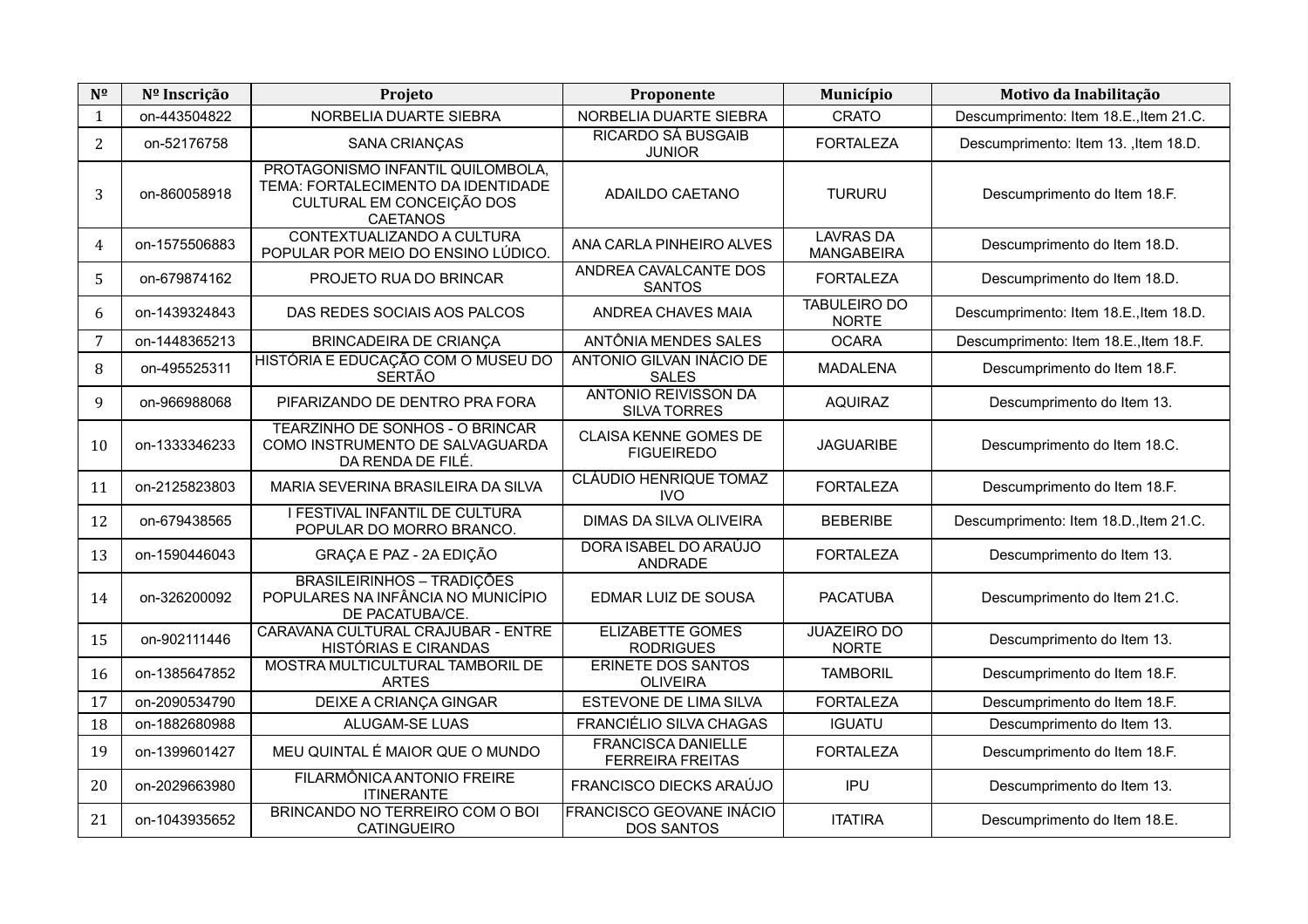| 22 | on-2006678925 | CRIAÇÃO DA ESCOLA DE MÚSICA PARA<br>CRIANCAS "CUNHATÃ CARIRI"                                         | FRANCISCO RAIMAR DA SILVA                           | <b>BARBALHA</b>                    | Descumprimento: Item 18.F., Item 18.D. |
|----|---------------|-------------------------------------------------------------------------------------------------------|-----------------------------------------------------|------------------------------------|----------------------------------------|
| 23 | on-17574629   | OITÃO CÊNICO 13 ANOS                                                                                  | <b>FRANCISCO WAGNER</b><br><b>FERREIRA DE SOUZA</b> | <b>JUAZEIRO DO</b><br><b>NORTE</b> | Descumprimento do Item 13.             |
| 24 | on-627989035  | PASSARELA INFANTIL - LEVANDO<br>CULTURA E ARTE ATRAVÉS DA MODA                                        | <b>HANSMULLER OLIVEIRA</b><br><b>COSTA</b>          | <b>FORTALEZA</b>                   | Descumprimento: Item 18.E., Item 18.F. |
| 25 | on-1930896687 | <b>CRIANÇA CRIATIVA</b>                                                                               | <b>IVANILDO BATISTA DE</b><br>ANDRADE               | <b>FORTALEZA</b>                   | Descumprimento do Item 21.C.           |
| 26 | on-1107114658 | CIRCULAÇÃO DO ESPETÁCULO ENTRE O<br>COELHO E A CARTOLA                                                | JEFFERSSON ALVES PEREIRA                            | <b>FORTALEZA</b>                   | Descumprimento: Item 18.E., Item 18.F. |
| 27 | on-1360792006 | <b>RESGATANDO VALORES DE</b><br>BRINCADEIRAS TRADICIONAIS POPULARES                                   | <b>JOAO KENNEDY PIRES</b><br>CAETANO                | <b>PACAJUS</b>                     | Descumprimento do Item 18.D.           |
| 28 | on-1182486596 | PROJETO DEBAIXO DO CAJUEIRO                                                                           | JOSÉ JONAS DOS SANTOS<br><b>ABREU</b>               | CHOROZINHO                         | Descumprimento: Item 18.E., Item 18.F. |
| 29 | on-1003773688 | JANGADINHA                                                                                            | JOSÉ RICARDO MONTEIRO DE<br><b>AQUINO</b>           | <b>MORRO BRANCO</b>                | Descumprimento do Item 21.C.           |
| 30 | on-1968208045 | ESCOLA DE BALLET JULIANA TEXEIRA                                                                      | <b>JULIANA MARIA TEIXEIRA DE</b><br><b>MORAIS</b>   | <b>FORTALEZA</b>                   | Descumprimento do Item 18.E.           |
| 31 | on-744294611  | <b>EU ARTISTA!</b>                                                                                    | <b>LAURA KARINE MAIA DOS</b><br><b>SANTOS</b>       | <b>FORTALEZA</b>                   | Descumprimento: Item 18.E., Item 18.F. |
| 32 | on-133529213  | BONECOS NA MINHA RUA                                                                                  | LUCAS GALDINO DA SILVA                              | <b>JUAZEIRO DO</b><br><b>NORTE</b> | Descumprimento do Item 13.             |
| 33 | on-1189355538 | MOSTRA CRIANÇADA!                                                                                     | <b>LUCIVAN MOURA SANTOS</b>                         | <b>FORTALEZA</b>                   | Descumprimento do Item 18.F.           |
| 34 | on-1727736034 | ERA UMA VEZ UM BARQUINHO DE PAPEL -<br>DO CONTO PARA O PALCO, DO PALCO<br>PARA O QUADRINHO            | LUIS CARLOS CANDIDO<br>SOUZA                        | MARACANAÚ                          | Descumprimento do Item 13.             |
| 35 | on-1996176922 | MINHA VIDA MINHA MÚSICA                                                                               | <b>LUIZA KÁTIA BARBOSA</b><br><b>SOARES</b>         | <b>FORTALEZA</b>                   | Descumprimento do Item 18.C.           |
| 36 | on-1796211941 | CATABUM - INTEGRANDO CULTURA, ARTE<br>E SONS                                                          | MAGNO MIRANDA DE SOUZA                              | <b>AQUIRAZ</b>                     | Descumprimento do Item 13.             |
| 37 | on-509180509  | MEU CORPINHO, PRESENTE!                                                                               | <b>MANUELA LUSTOSA</b><br><b>GUERREIRO</b>          | PALMÁCIA                           | Descumprimento do Item 18.F.           |
| 38 | on-998591734  | A CRIANÇADA E SEUS ANCESTRAIS: AS<br>CENAS DE OMÕRISÁ                                                 | <b>MARCOS ANTONIO SILVA</b><br><b>AMORIM</b>        | <b>FORTALEZA</b>                   | Descumprimento do Item 13.             |
| 39 | on-1977640005 | O LUGAR ONDE MORO É O LAR DE<br>ESPÉCIES AMEAÇADAS                                                    | MARI CECÍLIA SILVESTRE DA<br><b>SILVA</b>           | <b>ICAPUÍ</b>                      | Descumprimento do Item 18.D.           |
| 40 | on-1497762824 | <b>RIMAR E CRESCER</b>                                                                                | <b>MARIA ANDREIA FERNANDES</b><br><b>CARNEIRO</b>   | <b>FORTALEZA</b>                   | Descumprimento: Item 18.F., Item 18.D. |
| 41 | on-1572035740 | CCMB PARA CRIANÇAS - BRINCAR, SORRIR<br>E APRENDER: UM UNIVERSO DE ARTE,<br><b>CULTURA E EDUCAÇÃO</b> | MARIA DA PAZ GUEDES<br>DANTAS SÁ.                   | <b>PACAJUS</b>                     | Descumprimento do Item 13.             |
| 42 | on-399521273  | REISADO INFANTIL BRINCANTES CORDÃO<br>DO CAROÁ                                                        | <b>MARIA EDUARDA SOARES DE</b><br>ANDRADE           | <b>FORTALEZA</b>                   | Descumprimento do Item 18.D.           |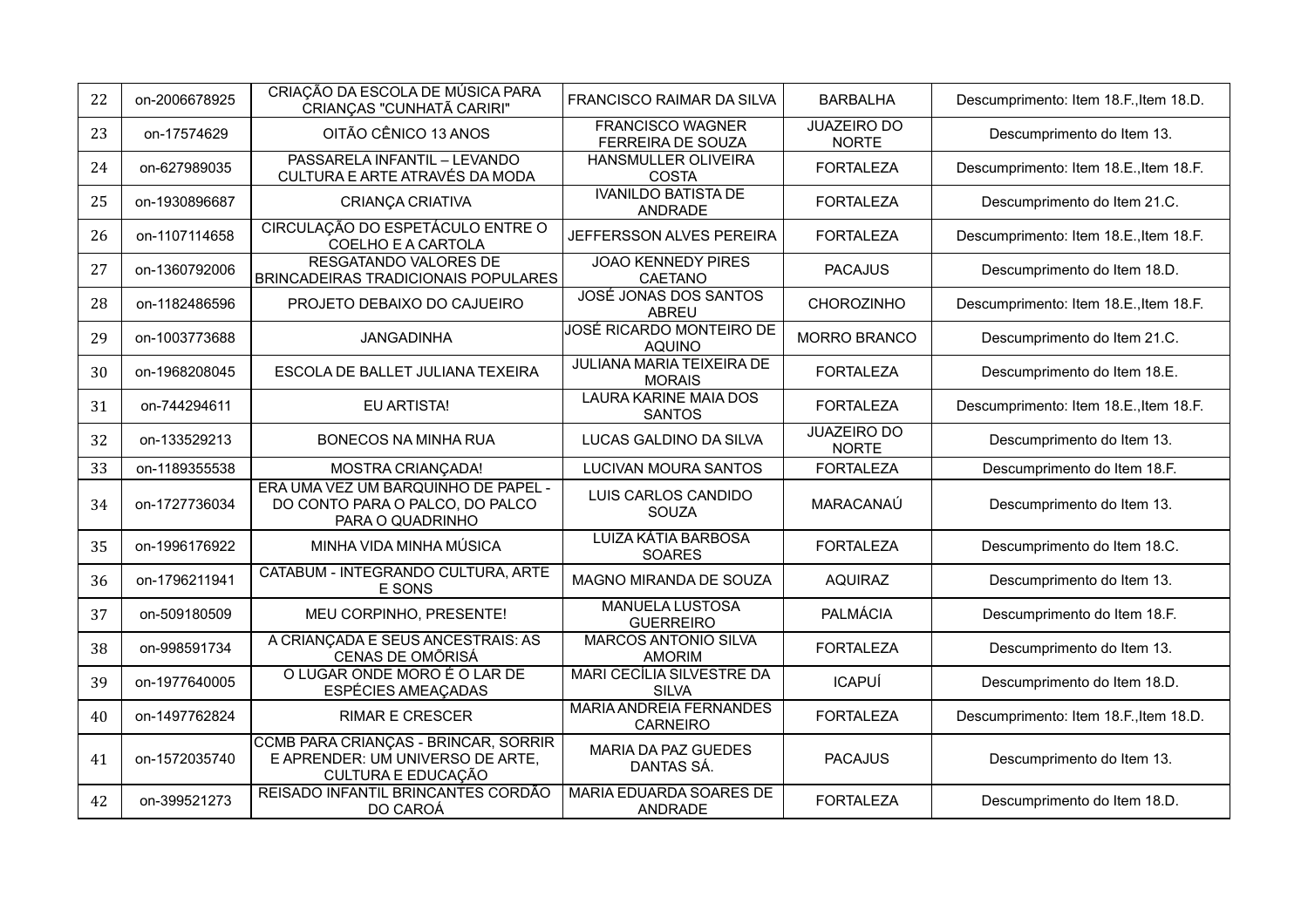| 43 | on-1098526618 | BONECADA- TEATRO DE ANIMAÇÃO PARA<br>A INFÂNCIA                                                          | MARIA ROSILDENIR VARELA<br>DE ARAÚJO              | <b>FORTALEZA</b>                  | Descumprimento do Item 18.D.                         |
|----|---------------|----------------------------------------------------------------------------------------------------------|---------------------------------------------------|-----------------------------------|------------------------------------------------------|
| 44 | on-1833192585 | LIZ E SEUS AMIGOS - UMA AVENTURA<br><b>INCLUSIVA</b>                                                     | MARÍLIA LISBOA DE OLIVEIRA                        | MARACANAÚ                         | Descumprimento do Item 13.                           |
| 45 | on-961825429  | <b>TEATRO E AUTOCONHECIMENTO NA</b><br>INFÂNCIA: MONTAGEM DO ESPETÁCULO<br>MUSICAL "SAPO? RÃ? PERERECA?" | MATHEUS COSMO DE<br><b>ALMEIDA</b>                | <b>FORTALEZA</b>                  | Descumprimento: Item 13. , Item 18.F., Item<br>21.C. |
| 46 | on-564544689  | CONEXÃO CULTURAL: BUSCANDO<br><b>TALENTOS MIRINS.</b>                                                    | MÔNICA LIMA BRASIL                                | ICÓ                               | Descumprimento do Item 18.D.                         |
| 47 | on-604116261  | PINTANDO O 7 (SETE)                                                                                      | NATANAEL DE CASTRO<br><b>MARQUES</b>              | <b>APUIARÉS</b>                   | Descumprimento do Item 18.D.                         |
| 48 | on-1268211852 | AULA-LUZ. NOSSAS CORES                                                                                   | PABLO DIEGO MAÑÉ SOLARI                           | <b>EUSÉBIO</b>                    | Descumprimento: Item 18.E., Item 18.C.               |
| 49 | on-1407722301 | ÁFRICA MÃE                                                                                               | PAOLLA MENCHETTI MARTINS                          | <b>FORTALEZA</b>                  | Descumprimento do Item 18.F.                         |
| 50 | on-276328886  | BUSCAPÉ, UMA RAIZ CULTURAL EM MINHA<br>COMUNIDADE                                                        | PAULO CESAR OLIVEIRA<br><b>BEZERRA</b>            | <b>CAUCAIA</b>                    | Descumprimento do Item 18.D.                         |
| 51 | on-540739346  | DONA ZEFINHA CH@FURDANDO PELO<br>LITORAL OESTE - MÚSICA, TEATRO E<br>OUTRAS INVENÇÕES                    | PAULO ORLANDO LEAL<br><b>MARTINS</b>              | <b>ITAPIPOCA</b>                  | Descumprimento do Item 13.                           |
| 52 | on-16006275   | A ARTE DE BRINCAR                                                                                        | PAULO WILLAME ARAÚJO DE<br><b>LIMA</b>            | <b>FORTALEZA</b>                  | Descumprimento do Item 18.F.                         |
| 53 | on-1052670859 | ATRÁS DO MURO TEM COR - A ARTE NO<br>ABRIGO DE ACOLHIMENTO<br>INSTITUCIONAL.                             | PEDRO HENRIQUE DE LIMA<br><b>OLIVEIRA</b>         | <b>SOBRAL</b>                     | Descumprimento do Item 21.C.                         |
| 54 | on-901213635  | <b>BORDANDO AFETOS</b>                                                                                   | RAFAEL VIEIRA BARROS                              | <b>FORTALEZA</b>                  | Descumprimento do Item 13.                           |
| 55 | on-496523031  | DIVERSIDADE: UM PASSEIO PELA ARTE,<br>LEITURA E INFÂNCIA                                                 | RAIMUNDO INALDO ALVES<br>ARAÚJO                   | MISSÃO VELHA                      | Descumprimento do Item 13.                           |
| 56 | on-354897259  | BRINCAR DE SÃO JOÃO                                                                                      | RAIMUNDO NONATO DA SILVA<br>TÔRRES                | <b>BATURITÉ</b>                   | Descumprimento do Item 18.F.                         |
| 57 | on-1153843531 | 1ª MOSTRA DE CINEMA INFANTIL DE<br><b>ITAITINGA</b>                                                      | <b>RAPHAEL AUGUSTO NUNES</b><br>CAMARÃO           | <b>ITAITINGA</b>                  | Descumprimento do Item 18.F.                         |
| 58 | on-1045984938 | BRINCANDO E APRENDENDO COM A TIA<br><b>REGINALDA</b>                                                     | REGINALDA ALENCAR CUNHA                           | <b>ITATIRA</b>                    | Descumprimento do Item 18.D.                         |
| 59 | on-440679787  | NÓS CURUMINS - INFÂNCIA INDÍGENA EM<br>MONSENHOR TABOSA                                                  | <b>RENAN ANDRADE</b><br><b>NASCIMENTO</b>         | <b>MONSENHOR</b><br><b>TABOSA</b> | Descumprimento: Item 18.D., Item 21.C.               |
| 60 | on-979310421  | DK STUDIO DE DANÇA                                                                                       | <b>RICARDHEYNE BORGES</b><br><b>MARTINS</b>       | <b>SOBRAL</b>                     | Descumprimento: Item 18.D., Item 21.C.               |
| 61 | on-1537177842 | NÓIS DE TEATRO NA INF NCIA DA<br><b>COMUNIDADE</b>                                                       | <b>RICARDO HENRIQUE</b><br><b>GONZAGA RAULINO</b> | <b>FORTALEZA</b>                  | Descumprimento do Item 13.                           |
| 62 | on-1197633384 | O SR. VENTILADOR - CIRCULAÇÃO                                                                            | <b>ROGERIO MESQUITA</b><br><b>RODRIGUES</b>       | <b>FORTALEZA</b>                  | Descumprimento do Item 13.                           |
| 63 | on-443500835  | DUDA, PERDIDO NO MANGUEZAL                                                                               | <b>RUSTY DE CASTRO SÁ</b><br><b>BARRETO</b>       | <b>FORTALEZA</b>                  | Descumprimento: Item 13. , Item 18.F.                |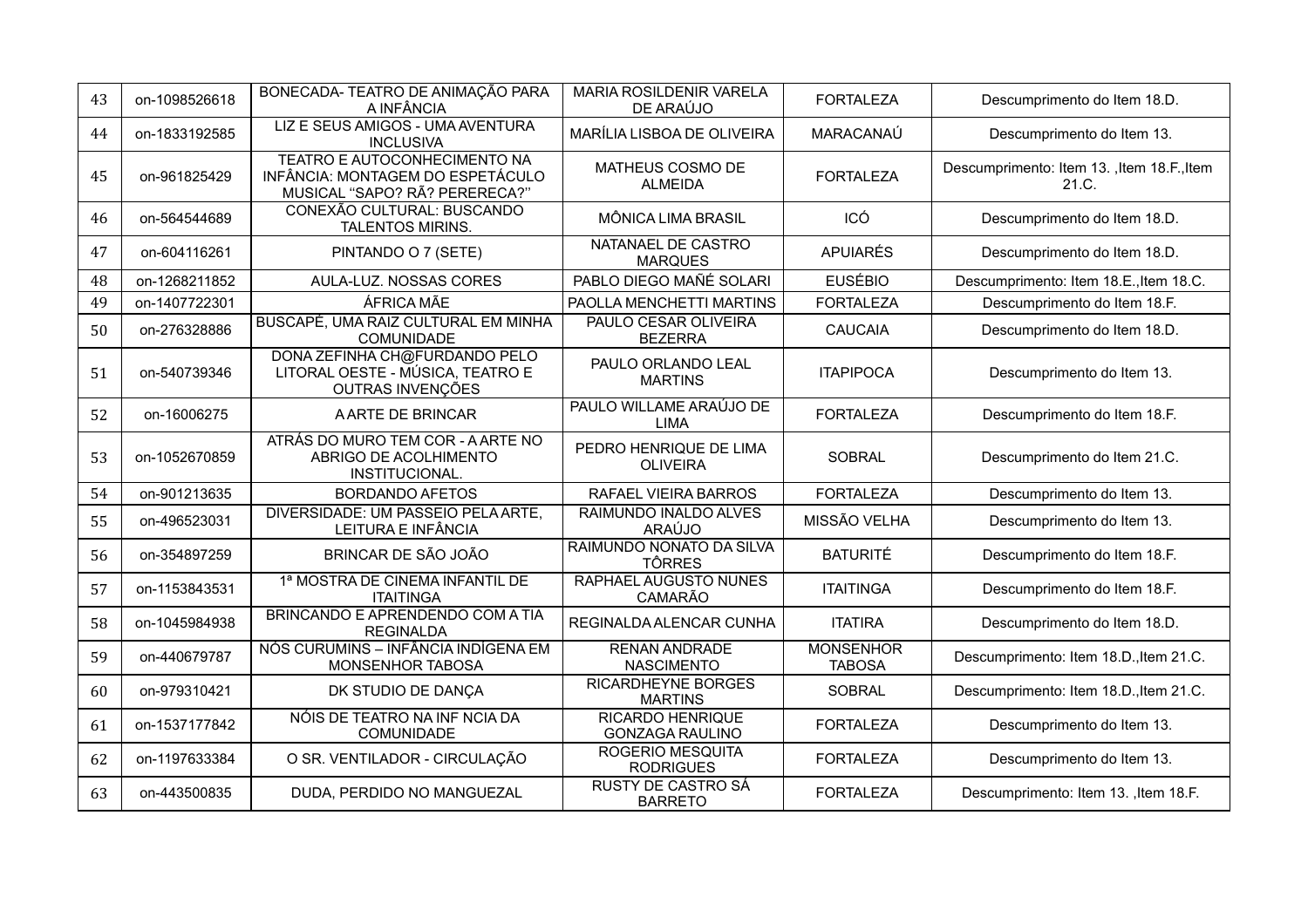| 64           | on-113194604            | OFICINAS BONEQUEIROS PENSANTES - 2                                                                                   | SARAH GARCIA BASTOS DE<br>ARAÚJO                     | <b>AQUIRAZ</b>                     | Descumprimento do Item 18.F.                          |  |  |
|--------------|-------------------------|----------------------------------------------------------------------------------------------------------------------|------------------------------------------------------|------------------------------------|-------------------------------------------------------|--|--|
| 65           | on-30286078             | <b>CAPOEIRINHAS</b>                                                                                                  | SIDNEY JOSÉ SARAIVA                                  | <b>VARJOTA</b>                     | Descumprimento: Item 18.F., Item 18.C., Item<br>21.C. |  |  |
| 66           | on-982196503            | PROJETO CECÍLIA DO ACORDEOM<br>FAZENDO ARTE COM AS CRIANÇAS DO<br><b>CEARÁ</b>                                       | SILVANAR SOARES PEREIRA                              | <b>ARACOIABA</b>                   | Descumprimento do Item 18.F.                          |  |  |
| 67           | on-1014639355           | ARTE EM HARMONIA                                                                                                     | SISLAINE DIAS SIMÕES DA<br><b>SILVA SILVA</b>        | <b>FORTALEZA</b>                   | Descumprimento do Item 18.F.                          |  |  |
| 68           | on-215488340            | ILUSTR(A)ÇÃO - CRIANDO HISTÓRIAS NO<br>SERTÃO CENTRAL                                                                | <b>WEYNES ANFRISIO DE MATOS</b>                      | QUIXERAMOBIM                       | Descumprimento do Item 18.F.                          |  |  |
| 69           | on-1816415520           | <b>INCLUSÃO SOCIAL</b>                                                                                               | <b>WILLYANA PAULA</b><br>ALBUQUERQUE LIMA            | <b>AQUIRAZ</b>                     | Descumprimento do Item 18.F.                          |  |  |
| 70           | on-717569267            | CINE CLUBINHO E OS PROFETINHAS DAS<br><b>CHUVAS</b>                                                                  | YARA DE MENESES QUEIROZ                              | QUIXADÁ                            | Descumprimento do Item 18.F.                          |  |  |
| 71           | on-410812213            | MOSTRA CASSIMIRO COCO -<br>BRINCOLARTE DOS BONECOS                                                                   | <b>ZILDA MARIA TORRES</b><br><b>GUERREIRO</b>        | <b>ITAPIPOCA</b>                   | Descumprimento do Item 18.F.                          |  |  |
|              | <b>MEMÓRIA CULTURAL</b> |                                                                                                                      |                                                      |                                    |                                                       |  |  |
| $N^{\Omega}$ | Nº Inscrição            | Projeto                                                                                                              | Proponente                                           | Município                          | Motivo da Inabilitação                                |  |  |
| $\mathbf{1}$ | on-1890281717           | <b>CURUMINS DO SERTÃO</b>                                                                                            | <b>ANTONIO NYCK WALLACE</b><br><b>TAVARES FREIRE</b> | <b>FARIAS BRITO</b>                | Descumprimento: Item 13. , Item 18.F., Item<br>18.C.  |  |  |
| 2            | on-959190804            | <b>MANCIM O BOI SANTO</b>                                                                                            | <b>CARLA THAIS PEREIRA DOS</b><br><b>SANTOS</b>      | <b>JUAZEIRO DO</b><br><b>NORTE</b> | Descumprimento do Item 18.E.                          |  |  |
| 3            | on-1286814407           | ESTAÇÃO TRADIÇÃO - SEGUNDA PARADA                                                                                    | <b>DAVI OLIVEIRA</b>                                 | <b>CRATO</b>                       | Descumprimento do Item 13.                            |  |  |
| 4            | on-1245996372           | PRETINHOS DE CONGOS INCLUSIVOS:<br>AÇÃO PARA A MANUTENÇÃO E<br>CONTINUIDADE DA TRADIÇÃO DOS<br>CONGOS EM MILAGRES-CE | FRANCISCO ANDRÉ DE<br>AZEVEDO SOUSA                  | <b>MILAGRES</b>                    | Descumprimento do Item 21.C.                          |  |  |
| 5            | on-1588821098           | PROGRAMA EDUCAÇÃO<br>PATRIMONIAL/CULTURAL/EDUCATIVO DO<br>MUSEU KANINDÉ PARA A INFÂNCIA<br>INDÍGENA KANINDÉ 2022     | <b>SUZENALSON DA SILVA</b><br><b>SANTOS</b>          | <b>ARATUBA</b>                     | Descumprimento do Item 21.C.                          |  |  |
| 6            | on-753032272            | CHEGA DE DRAMA! É NA INFÂNCIA QUE<br>SEMEAMOS O TEATRO BRINCANTE                                                     | <b>TAMYS DAVID TORRES</b><br><b>GADELHA</b>          | <b>BATURITÉ</b>                    | Descumprimento do Item 18.D.                          |  |  |
|              |                         |                                                                                                                      | PESQUISA E FORMAÇÃO                                  |                                    |                                                       |  |  |
| $n^{\Omega}$ | Nº Inscrição            | Projeto                                                                                                              | Proponente                                           | Município                          | Motivo da Inabilitação                                |  |  |
| $\mathbf{1}$ | on-1344109122           | MINIDOCUMENTÁRIO - DIÁRIO DE UMA<br>PESQUISA PARTICIPATIVA INFANTIL                                                  | <b>ALANA ARAGÃO</b><br>VASCONCELOS                   | <b>FORTALEZA</b>                   | Descumprimento do Item 18.D.                          |  |  |
| 2            | on-775239542            | ÁUDIO BOOK: A CULTURA INDÍGENA                                                                                       | ANA CLÉRIA SOARES DA                                 | <b>FORTALEZA</b>                   | Descumprimento do Item 18.E.                          |  |  |
|              |                         | CEARENSE PARA CRIANÇAS                                                                                               | <b>ROCHA</b>                                         |                                    |                                                       |  |  |